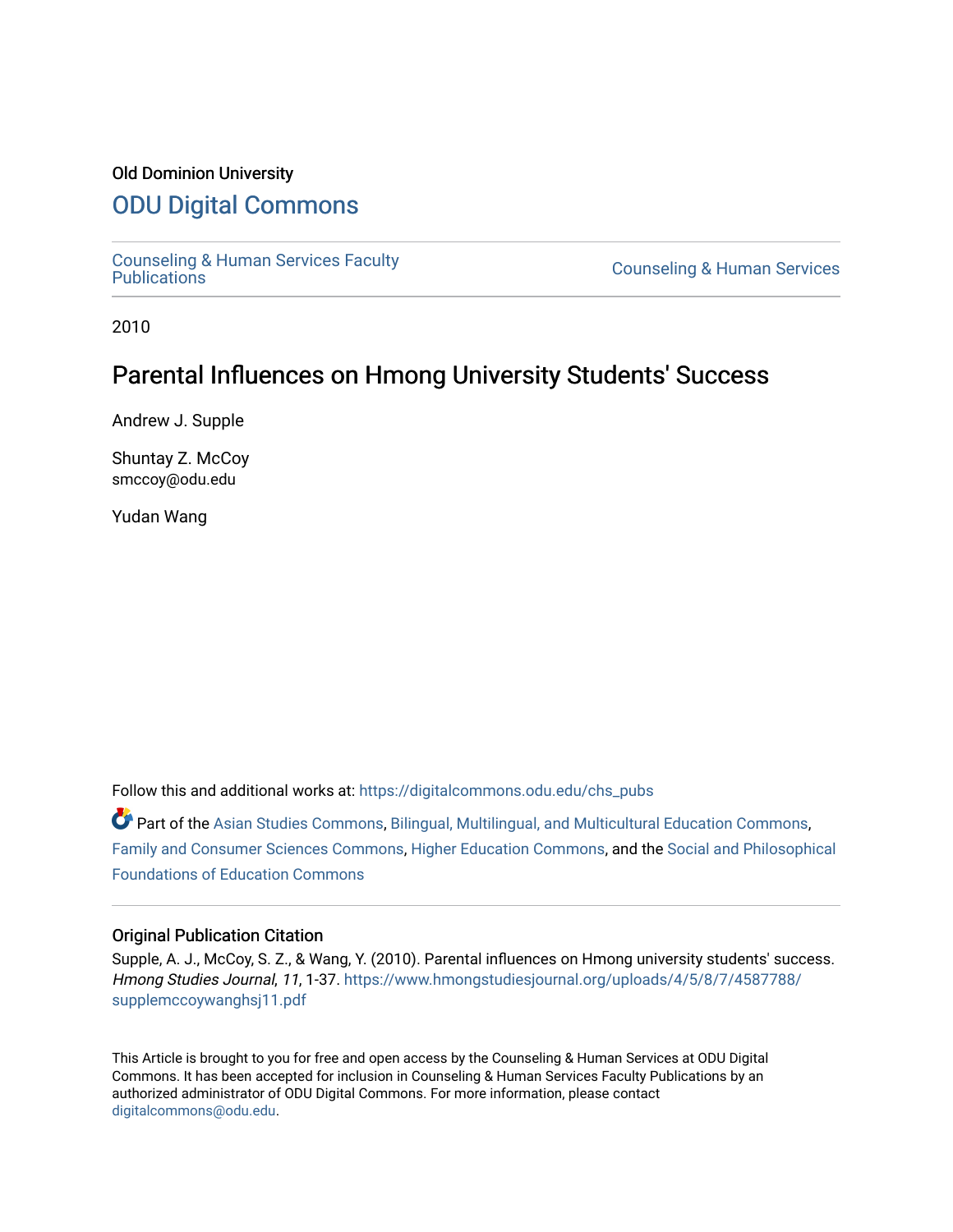### **Parental Influences on Hmong University Students' Success**

**By** 

**Andrew J. Supple, PhD** 

**Shuntay Z. McCoy, MSW** 

**Yudan Wang, MS** 

### **The University of North Carolina at Greensboro**

**Hmong Studies Journal, Volume 11, 37 Pages** 

### **Abstract**

This study reports findings from a series of focus groups conducted on Hmong American university students. The purpose of the focus groups was to understand how, from the perspective of Hmong American students themselves, acculturative stress and parents influenced academic success. Findings of a thematic analysis centered on general themes across focus group respondents that related to parental socialization, gendered socialization, and ethnic identification. Each identified themes is discussed in reference to gendered patterns of experiences in Hmong American families and in reference to academic success.

**Keywords:** Hmong, parental socialization, academic achievement, gender, parenting, culture

As the racial and ethnic composition of the U.S. population continues to change, there is a pressing need for research on youth (individuals in mid to late adolescence and moving into adulthood) from culturally diverse family backgrounds. Particularly needed are studies that point to normative experiences related to parenting and family life that promote positive outcomes for young people in immigrant and ethnic minority families. To date few studies go beyond considering studies of adolescents in large panethnic regional groups (i.e. Latinos or Asians) and frequently focus on problematic adjustment for youth and adolescents in immigrant families. Studies of youth in Southeast Asian families are especially prone to highlighting negative outcomes (delinquency, gang activity, mental health problems, school dropout) and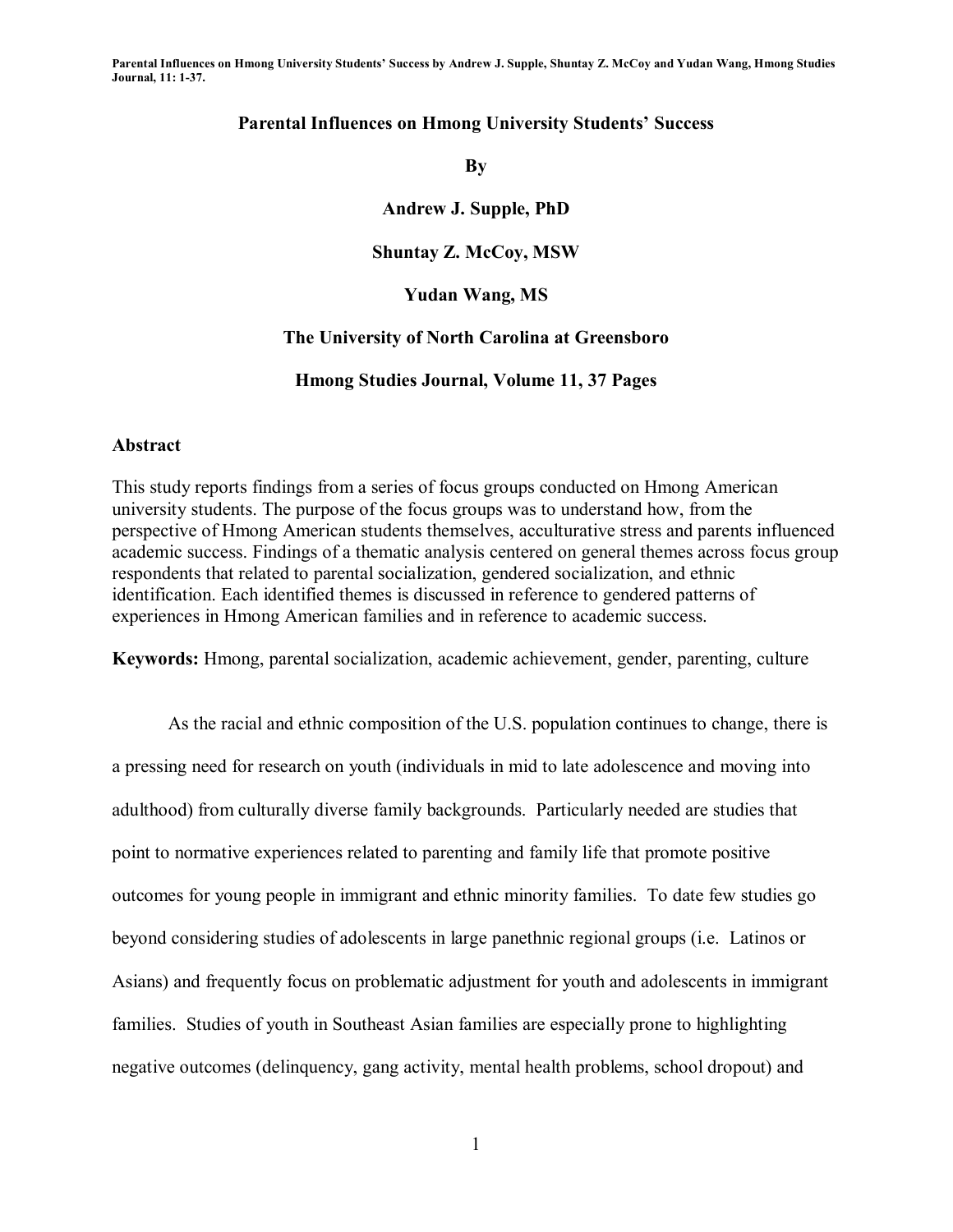pointing to dysfunctional cultural or family processes as the putative cause of poor outcomes (Hsu, Davies, & Hansen, 2004; Lee, 1997; Lor & Chu, 2002; Xiong, Rettig, & Tuicomepee, 2008; Zhou, 2001). The focus on problem outcomes is particularly applicable to our understanding of the adjustment of Hmong youth as recent portrayals of Hmong culture (*The Spirit Catches You and You Fall Down; Gran Torino*) paint a portrait of overwhelming cultural barriers and a high degree of delinquency and crime for Hmong youth and families. Given this heavy emphasis on adverse developmental outcomes for youth in Southeast Asian families generally, and for Hmong youth specifically, studies are needed that focus on normative experiences in Hmong families that promote positive outcomes for youth. To address this issue, the current study sought to identify factors that promote academic achievement from the perspective of highly successful Hmong American university students.

### **The Need for Research on Hmong American Youth**

As a result of increased immigration and relatively high fertility rates by individuals from Latin America and Asia, the fastest growing segment of the U.S. population is comprised of children and adolescents in immigrant families from these regions (Hernandez, 2004). Rapid growth in immigrant and refugee populations has been especially dramatic in the southeast region of the U.S. The state of North Carolina, for example, experienced a 274% increase in its foreign-born population during the 1990s and a 49% increase from 2000-2008 (ranking the state  $1<sup>st</sup>$  and  $7<sup>th</sup>$ , respectively, among U.S. states for highest growth during these time periods; Migration Policy Institute, 2008). These changes to local populations pose a challenge to communities, educators, and health care workers who must address and understand the developmental needs of immigrant youth. Little research is available, however, to provide evidence regarding how normative socialization experiences influence psychological or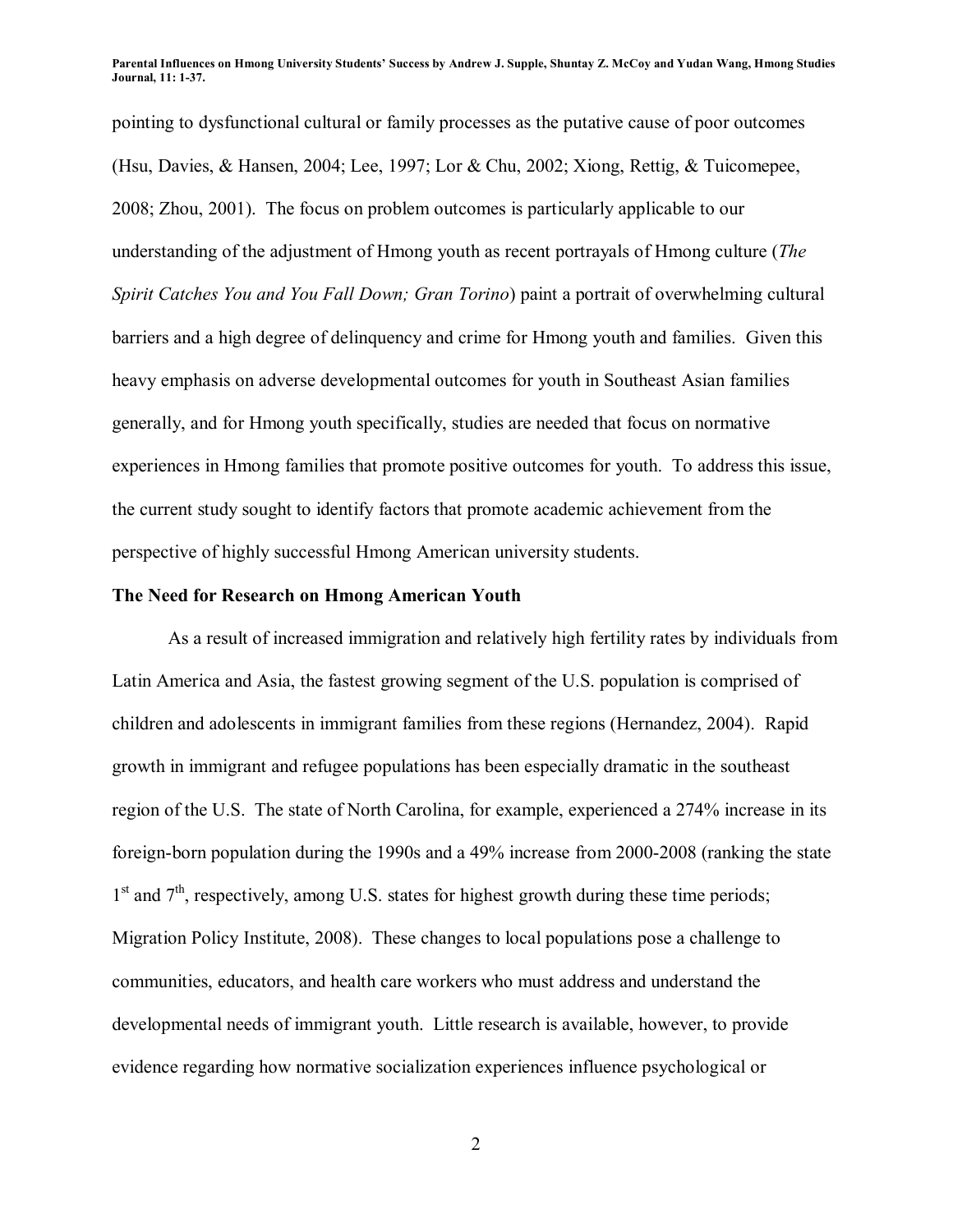academic outcomes for this growing population. North Carolina also experienced rapid growth in its Hmong population (going from 544 to over 7,000 during the 1990s) that largely resulted from secondary migration of Hmong families within the U.S. Despite this growing population of young people in North Carolina, currently there is little information to help parents, teachers, researchers, or service professionals understand why some Hmong youth are successful in terms of educational and occupational success while others fail (Hmong National Development and Hmong Cultural Center, 2004).

In addition to the challenges associated with adjustment to life in a new culture, adolescents in Hmong families may be at risk for negative academic outcomes because their families typically emigrated as refugees. These families are not likely to return to the country of origin, often live in poverty, and parents frequently have little formal education, English ability, or familiarity with American culture (Hsu et al., 2004). For Hmong youth who have grown up in the U.S., consequently, there are challenges to adapting to mainstream culture while simultaneously remaining attached to and respectful of parental cultural beliefs. Many young Hmong must simultaneously attempt to assimilate to the norms and values of their non-Hmong peers at school while also feeling pressure to learn and preserve cultural traditions in the home (Xiong, Eliason, Detzner and Cleveland, 2005). In reference to successful school achievement, Hmong youth may feel a sense of cultural distance from school due to their family's cultural background, their relatively lower socioeconomic standing, and due to parental restrictions on their behaviors that are perceived as overly controlling. Moreover, the Hmong as a group are often either portrayed as a part of a larger "model minority" of Asian youth (resulting from relatively high academic achievement) or as "delinquents" due to highly publicized involvement in gang activity. Consequently, many Hmong youth receive stereotyping by school peers,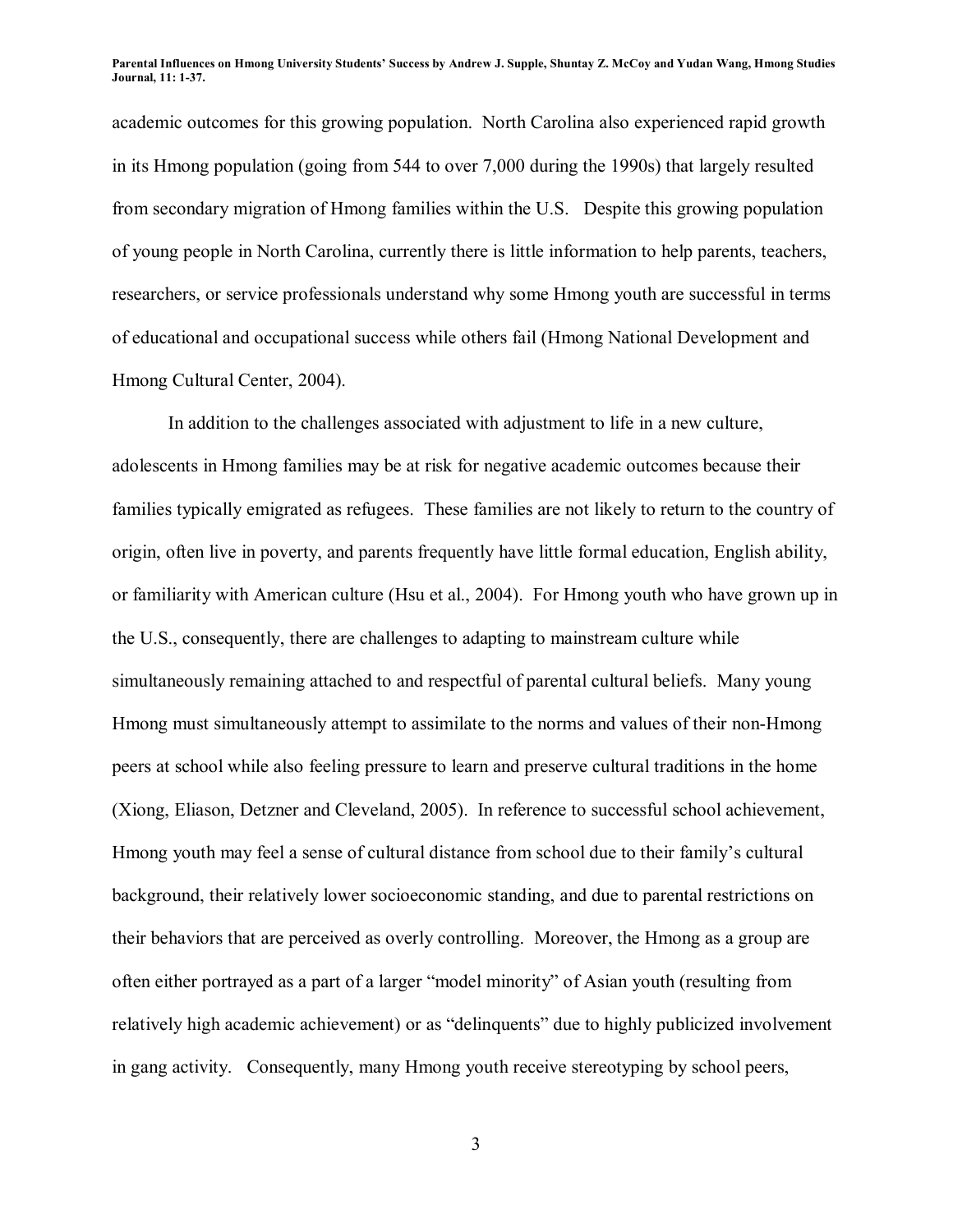teachers, and personnel (Lee, 2001). All of these factors likely lead to relatively low feelings of connection or support from school and, as a result, school failure and high dropout rates (Yang, 2003).

While the limited available evidence suggests that academic motivation for Hmong youth suffers due to cultural distance, stereotyping by peers and teachers, and ineffective parenting, studies of Asian immigrant youth in general have found that strong feelings of obligation to parents and a high degree of cultural connection may foster academic achievement. Fuligni, Tseng, and Lam (1999) reported, for example, that immigrant youth reporting a greater sense of obligation to their parents also report greater effort put forth in school. Moreover, high expectations that parents have for the transmission of cultural traditions to children may also be seen as promoting academic success by encouraging a strong sense of ethnic identity (Supple, Ghazarian, Frabutt, Plunkett, & Sands, 2006). Taken together, these recent studies suggest that feeling obligated to parents and parental cultural socialization may promote school success for Hmong youth.

### **Parent-Youth Relations in Hmong American Families**

Existing scholarship on Hmong parent-youth relationships typically portrays Hmong parents as low in warmth and outward expressions of love, high in behavioral control, and as experiencing a high degree of conflict with their adolescent-aged children (Supple & Small, 2006; Xiong et al., 2008; Yang, 2003). Hmong parents also are characterized as highly valuing children who respect elders, promoting interdependence among family members, and as communicating with children via a "one-way communication process" from parents to children (Chan, 1994; Lee, 1997, Xiong, 2000). This emphasis on more traditional cultural practices is often implicated as the cause of relational difficulties among Hmong parents and their U.S.-born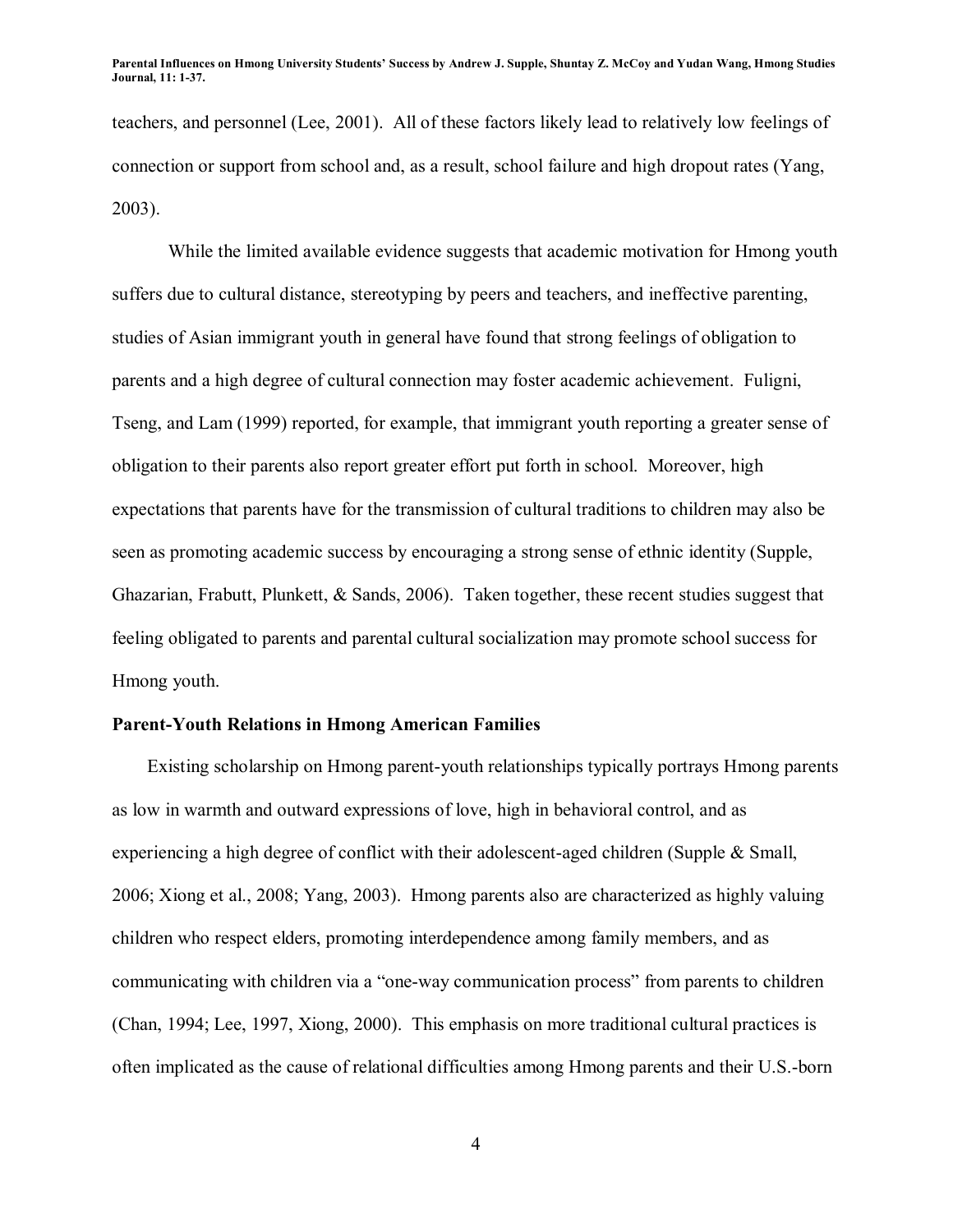children. Recent studies have suggested frustration by Hmong parents that their children are relatively unaware of Hmong cultural traditions and by teens who feel that they do not receive much direct training in Hmong culture (Xiong et al., 2005). A cultural gap between Hmong parents and their Hmong American children may result as the developing values and expectations in youth often contradict these value orientations held by Hmong parents. This is especially likely when parents who expect a high degree of filial piety and acceptance of and respect for parental authority have children who compare their family socialization practices to their American born peers. As young people acculturate towards the belief that during adolescence young people should be allowed more autonomy in decision-making and peer associations, parents from more traditional Asian cultures will view this value orientation as running counter to their own values (Xiong et al., 2004; Xiong et al., 2005).

To date, a common theme in research on Hmong parent adolescent relationships has been a focus on intergenerational conflict as common between  $2<sup>nd</sup>$  generation adolescents and their  $1<sup>st</sup>$ generation parents (Lee, 2001; McNall, Dunnigan, & Mortimer, 1994; Xiong et al., 2005; Xiong et al., 2008). A high degree of conflict between parental and youth generations results in the perception that a cultural generation gap is a common part of the Hmong American experience (Rick & Forward, 1992). Yang (2003) reported in a qualitative study of Hmong in five different states that the most common issue raised (in terms of community needs) is how to address the cultural gap that is perceived to exist between Hmong youth and their older family members. Studies also suggest that Hmong youth experiencing greater levels of conflict with their parents report greater depressive symptoms, problem behaviors, alcohol use, and problems in school (Lee et al., 2009; Xiong et al., 2008). The generational dissonance between parent and child often lead to Hmong parents exerting considerable effort to control their children's behavior (i.e.,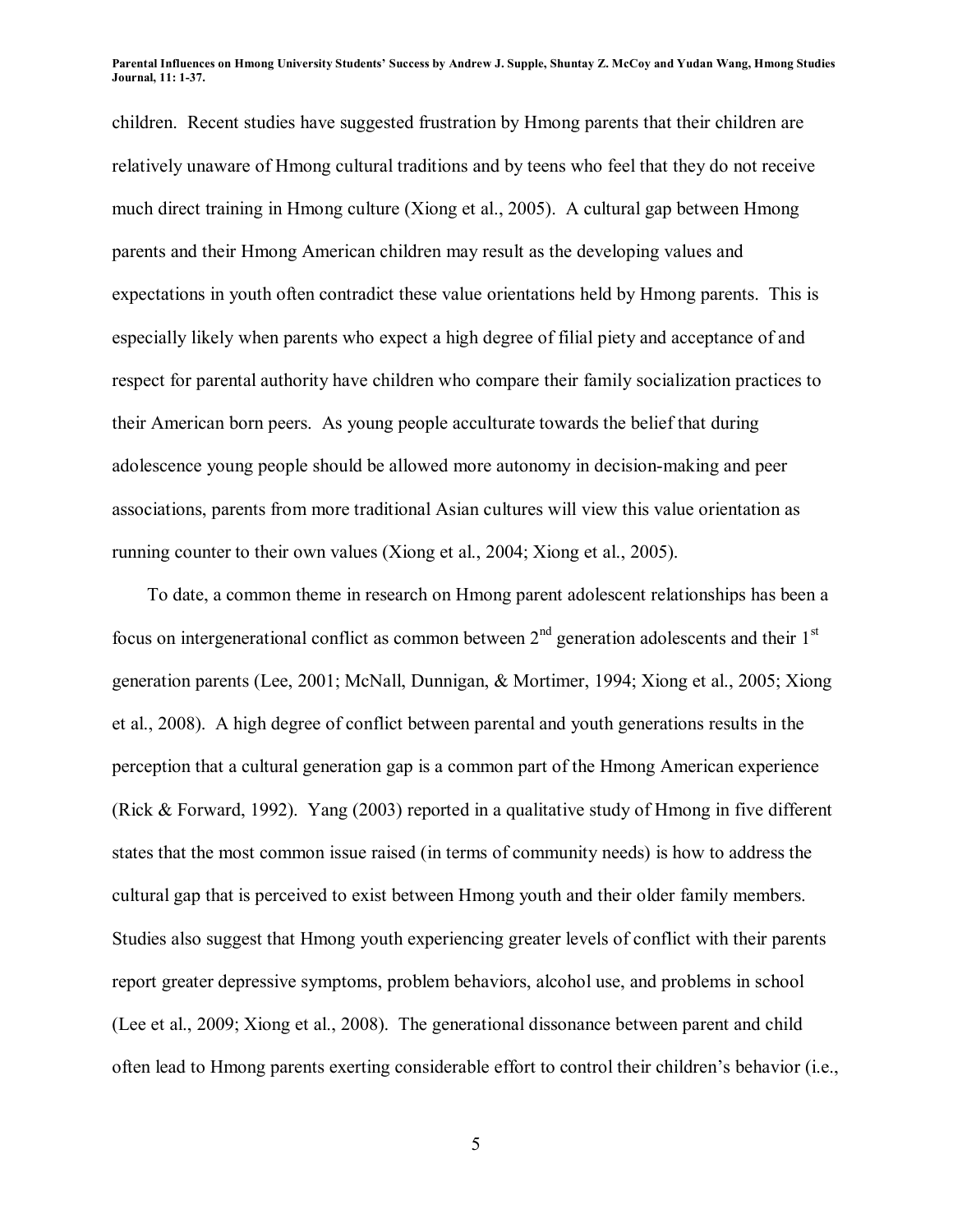dating, style of dress, career goals) through disciplinary actions. Consequently, Hmong parents may enact a restrictive parenting stance to protect their children from perceived dangers associated with American peer culture and to attempt to retain Hmong cultural traditions in their children. While parents are motivated to engage in restrictive parenting as a means to protect their children, some adolescents may perceive such parenting as overly intrusive and as conveying a lack of trust (Xiong et al., 2004). Restrictive parenting may be particularly representative of the experience of Hmong females as there is a heavy emphasis on strictly controlling dating and sexual behavior in girls as a means to protect girls' (and families') reputations and to increase the odds that girls will be seen as potentially desirable marriage partners (Lee et al., 2009; Yang, 2003). For example, recent studies of Hmong youth point to a cultural orientation among the Hmong that severely restricts the activities of female youth while granting relatively high freedom to males (Xiong et al., 2004). While such gendered socialization practices are likely to occur in Hmong families, a recent quantitative study of Hmong college students in Minnesota did not find gender differences in reports of conflict with parents (Lee et al., 2009).

Despite what might be considered suboptimal parent-adolescent relations in Hmong families (conflict, lack of warmth, authoritarian parenting style) and mostly negative descriptions of their parents, Hmong youth clearly perceive that their parents love them and that Hmong parents show love by working hard to give their children "the good life" in the U.S. (Lamborn  $\&$ Moua, 2008). Moreover, many Hmong youth have indicated that parents are a primary source of motivation to achieve academically and that parents instill a strong value of education as a means to have a better life than the parents (Xiong et al., 2004). This recent evidence is unexpected, as most previous descriptions of Hmong family interactions suggested that Hmong American youth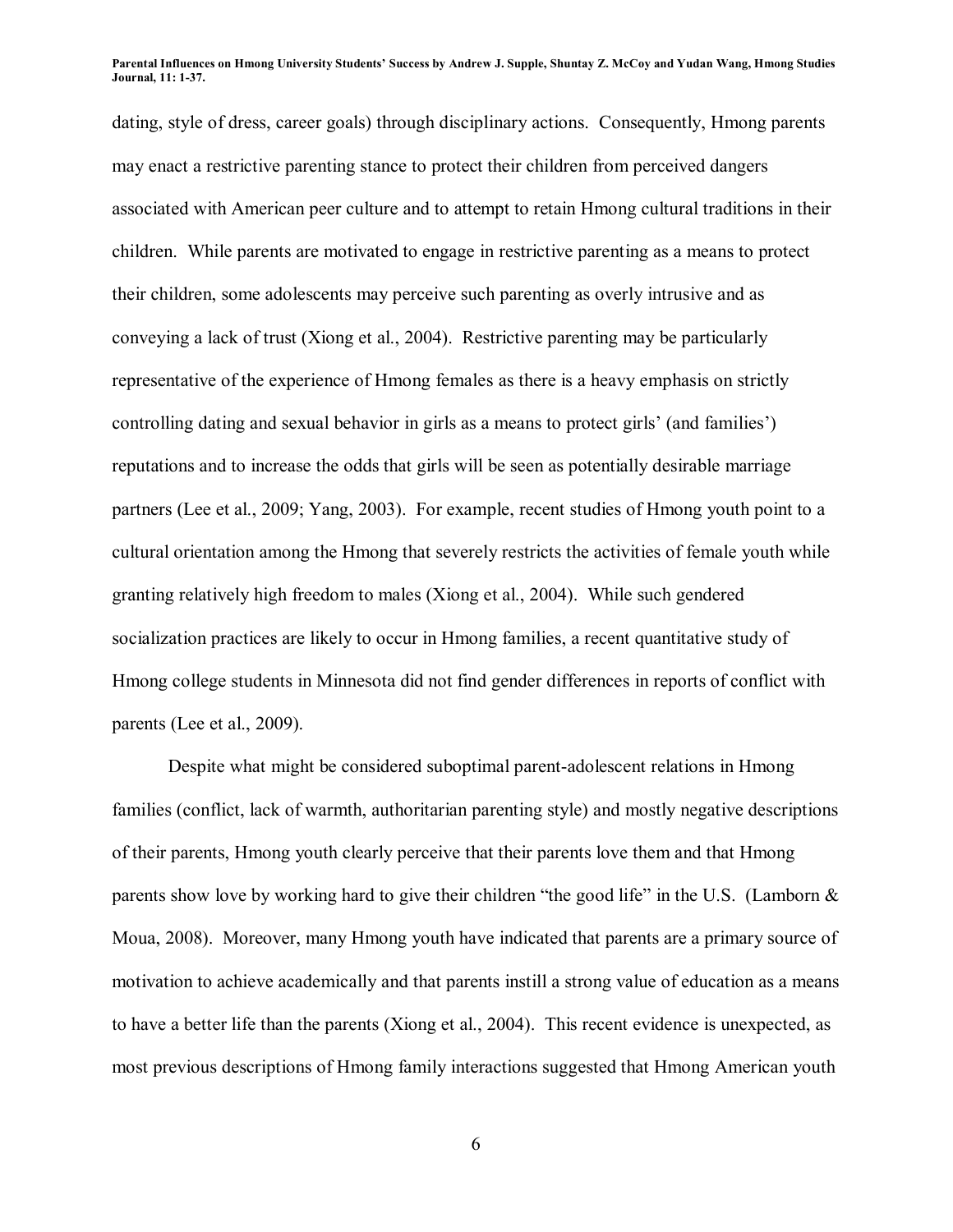would suffer negative consequences and not feel loved or supported by parents. Such contradictory evidence creates a need for qualitative studies that elucidate, from the perspective of Hmong youth themselves, the role of parents in the development of academic motivation and achievement.

### **Development of Hmong American Youth**

Although researchers' interest in the U.S. Hmong population has increased over the past decade, little is known about the effects of acculturation and other cultural factors on Hmong youths' mental health and academic outcomes. In fact, researchers are divided on the state of Hmong adjustment in the United States. On one hand, some researchers have concluded that Hmong students are well adjusted and academically successful despite the economic, social, and cultural challenges they face (McNall, Dunnigan, & Mortimer, 1994). On the other hand, some scholars have argued that Hmong youth are at greater risk of engaging in problem behaviors such as delinquency, truancy, school failure, and gang activity (Faderman, 1998; Xiong et al., 2008). In reference to developmental outcomes, Supple and Small (2006) did find that Hmong youth reported lower grades and self-esteem than European American teens, but these differences were not significant once parenting behaviors (support and monitoring) were taken into account.

The paradoxical depiction of Hmong youth in the U.S. was described in an ethnographic study of Hmong adolescents in Wisconsin by Lee (2001). In that study, Lee found that generational status provided one partial explanation for perceived differences in the adjustment of Hmong youth as  $2<sup>nd</sup>$  generation students (i.e. those born in the U.S. to immigrant parents) were more likely to engage in problem behaviors than were 1.5 generation students (i.e. those born in their native lands whose families emigrated to the United States as children). Second generation students may also exhibit more pride in being Hmong as issues related to ethnic identity are more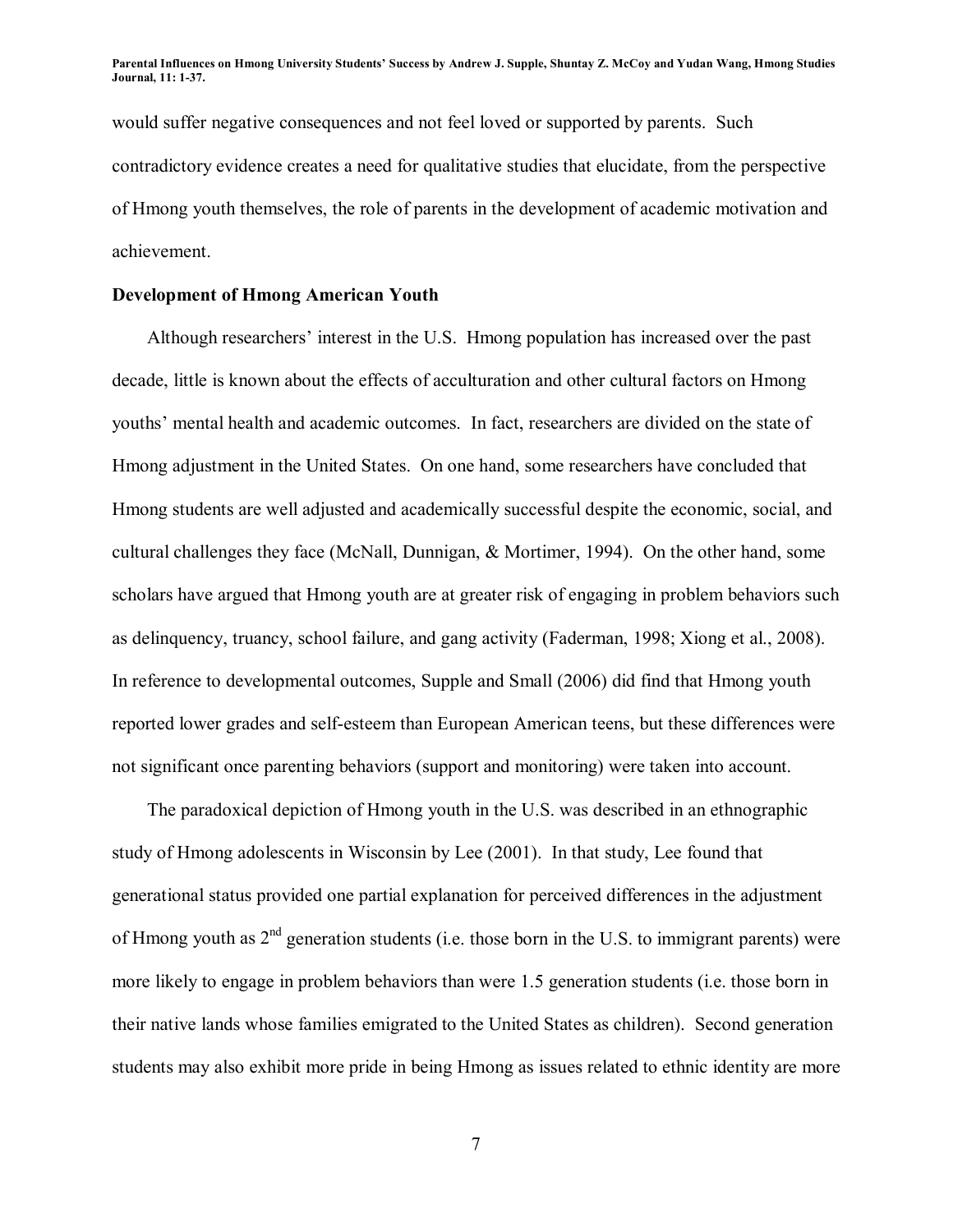salient because the greater acculturation to mainstream American peer culture (relative to  $1<sup>st</sup>$  or 1.5 generation youth) creates conflict with parents. This argument also suggests that acculturative stress may be more applicable to  $2<sup>nd</sup>$  generation Hmong youth as issues related to ethnic identity and "feeling different" become more common among young people who identify as more "American" due to having been born in the U.S. On the other hand, parental perceptions that second generation Hmong youth are abandoning traditional Hmong culture combined with a desire to fit in with peers from other racial and ethnic groups may result in a different source of acculturative stress and intergenerational conflict. It is not clear how these processes may relate to academic outcomes, however.

### **Goals of the Current Study**

To date, few studies have considered how normative interactions in Hmong families may promote academic achievement as the preponderance of research has focused instead on deviance and intergenerational conflict. To characterize the experience of Hmong American youth as predominantly troubled fails to represent the strengths of Hmong American families and to take advantage of the knowledge that highly successful Hmong American youth have in reference to their success. The present study sought to assess, from the perspective of highly successful Hmong American college students, how acculturative stress and family factors influenced their academic outcomes. We were specifically interested in the following research questions derived from previous research and theory on experiences of youth in immigrant and refugee families:

1. What factors were primarily responsible for promoting academic success for the respondents?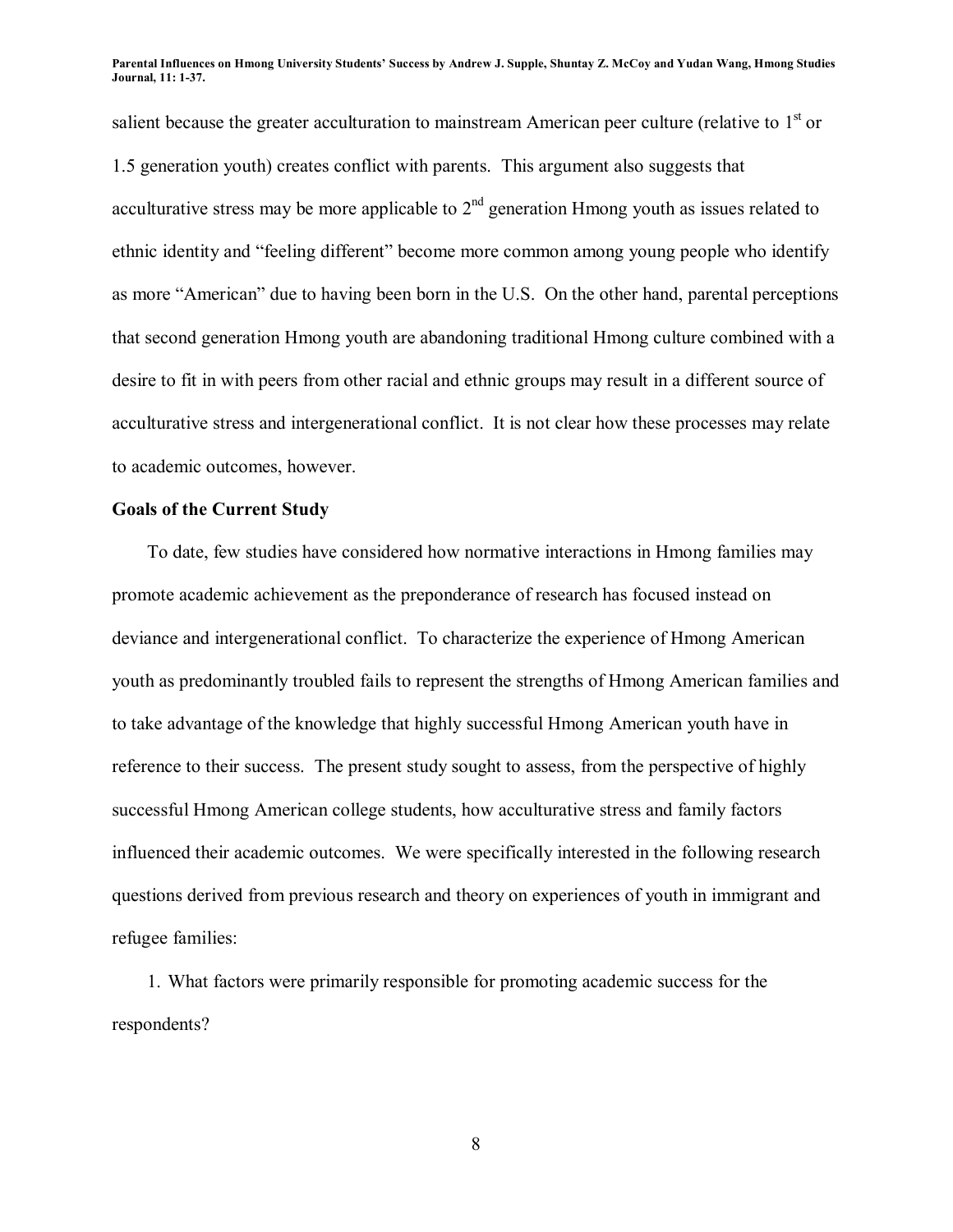2. To what extent did these youth experience acculturative stress while they were growing up (and what impact did that have on their schooling)?

3. What role did parents play in motivating these respondents to achieve academically?

4. To what extent did these respondents experience gendered socialization in their families?

### **Method**

### **Participants**

The sample for this study was comprised of Hmong American students attending a medium-sized state university in North Carolina. Students were recruited via a Hmong student association on campus and ranged in age from 18 to 25 years of age (most were 18 to 20 years of age). North Carolina had the  $4<sup>th</sup>$  largest Hmong population in the U.S. according to the 2000 Census and almost all respondents were from a three-county area in western North Carolina that includes the  $9<sup>th</sup>$  largest Hmong population (for any metro area) in the U.S. All respondents were born in the U.S. except for two who were born in refugee camps in Thailand but moved to the U.S. as infants and did not distinguish themselves as different from their U.S.-born peers. As such, these respondents can be classified as  $2<sup>nd</sup>$  generation Hmong Americans. All of the respondents' parents were born in Laos and all of these respondents were fluent in English and their language proficiency in Hmong varied. All respondents indicated that they can understand their parents when speaking Hmong, but that they were not all completely comfortable in their ability to speak Hmong themselves.

### **Procedures**

 Each focus group took place in a meeting room on campus. Focus groups lasted approximately two hours and students were provided with a \$15 gift card to a department store for participating. Each student signed a form providing their consent to participate in the study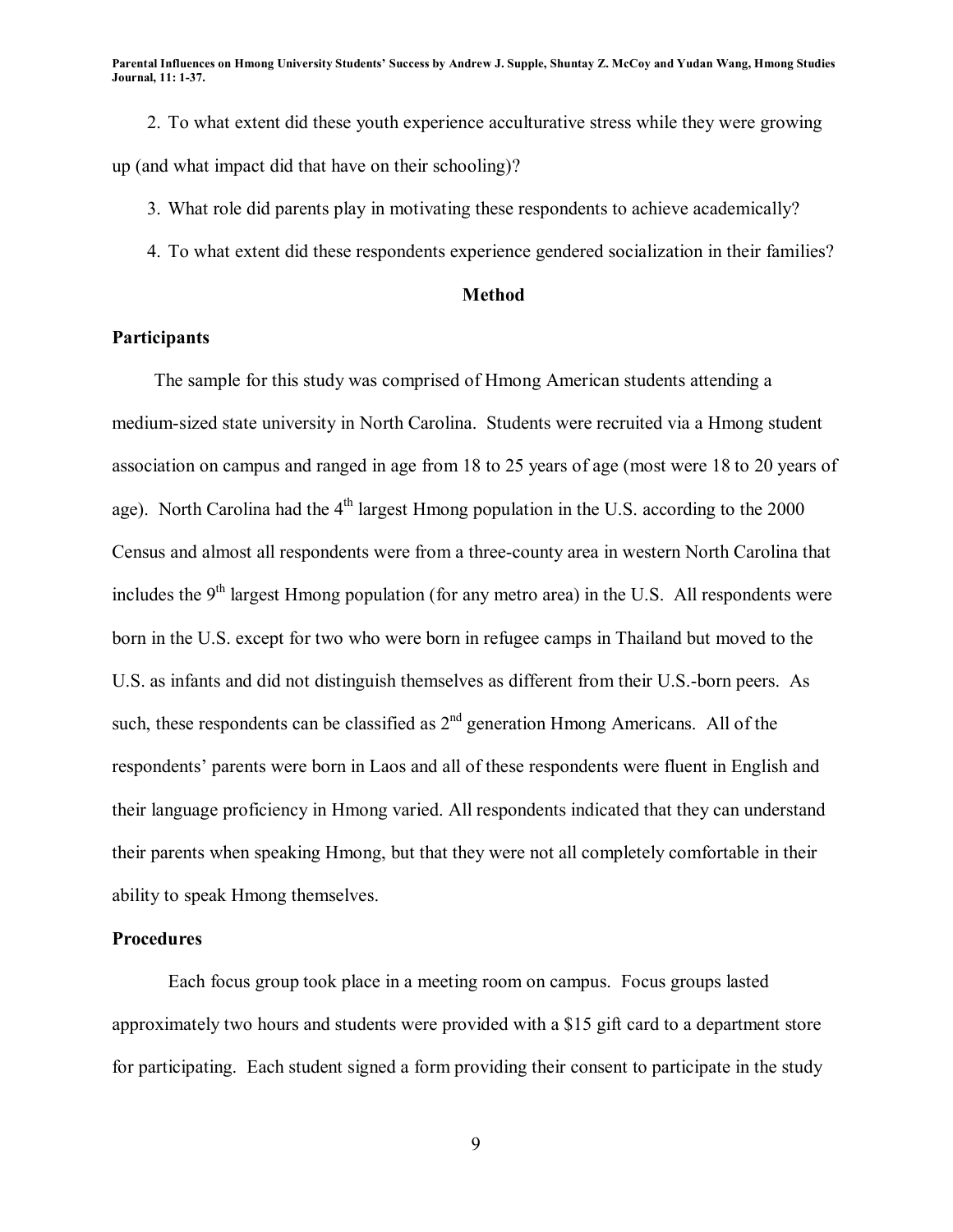and was made aware of the intent of the study and any risks associated with the focus groups. Focus groups were moderated by the PI for this project who is a male of European American descent. He is a faculty member at the university where data collection took place. Two graduate students also attended focus groups. One African American doctoral student comoderated by asking follow-up questions (to probe vague answers or resolve discrepancy between participants) and also took field notes regarding observations about group dynamics. The second student operated an audiotape cassette and took detailed notes regarding who was speaking and regarding what was said (this student is a doctoral student from China).

In all, there were four focus groups. The initial focus group consisted of six Hmong students, three male and three female. The students ranged in age from 18 to 25 years of age with a median age of 20 (one student was significantly older than the others). The original intent of this study was to assess the factors that predicted academic success (expected to focus on acculturative stress) for Hmong students. However, after the first focus group, the focus of the study shifted more towards parental socialization of Hmong youth that included an emphasis on cultural gaps, parental encouragement regarding academic outcomes, and gendered socialization of boys versus girls. Towards the end of this first focus group, the students discussed how there is a significant gendered experience to growing up Hmong and suggested that future focus groups center on parent-child relationships and gendered socialization within Hmong American culture. Consequently, two subsequent focus groups were scheduled that separated the students by gender and explored topics students felt were more relevant to their experience; namely, family influences on academic motivation. The fourth and final focus group was conducted with a mixed-sex sample of Hmong students and participants were asked to evaluate, critique, and respond to the major themes identified by the research team from the first three focus groups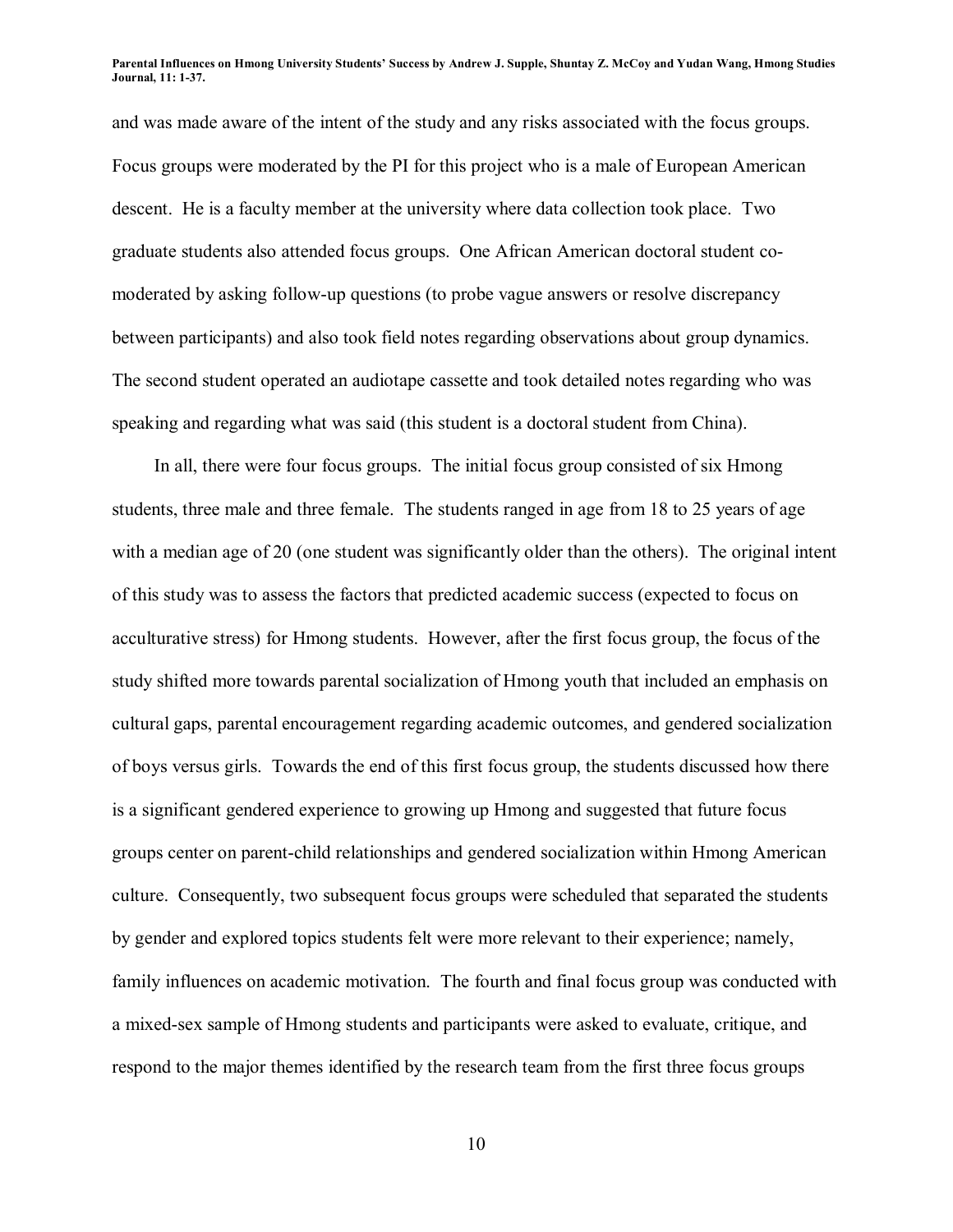(i.e., as a means to assess the validity of the findings). Finally, the senior researcher on this project presented preliminary results to the larger student association on campus to assess the validity of the themes identified in this study.

The second focus group consisted of seven Hmong girls ranging from ages 18 to 24 with a mean age of 19. Five of the female students were born in the United States and two were born in Thailand (in refugee camps). The third group included five Hmong boys ranging from 18 to 25 with a mean age of 20. All male students reported being born in the United States. During these two focus group students were asked specific questions regarding experiences in their family of origin. Students were also asked about gender differences that they felt were important factors that shaped the development of Hmong youth, particularly in reference to motivation to succeed academically. Both gender groups were asked open ended questions regarding topics surfacing during the initial focus group such as student motivation, gender roles, and family obligation.

#### **Results**

The data analysis strategy for this study included a thematic analysis using inductive techniques to identify themes across focus group participants (Braun & Clarke, 2006). Three members of the research team identified and analyzed patterns within these data that emerged across all four focus groups. An explicit focus centered on identifying themes related to parentadolescent relationships, experiences of acculturative stress, gendered socialization, and parental efforts to promote achievement. As such, the analysis could be described as employing theoretical thematic analysis (as opposed to completely inductive) and as using more selective coding of responses than open coding (Strauss  $\&$  Corbin, 1998). The identified topics were most frequently discussed and represented the a priori research questions heading into the study. Other topics that arose during discussions (e.g., socioeconomic status and clothing and its affect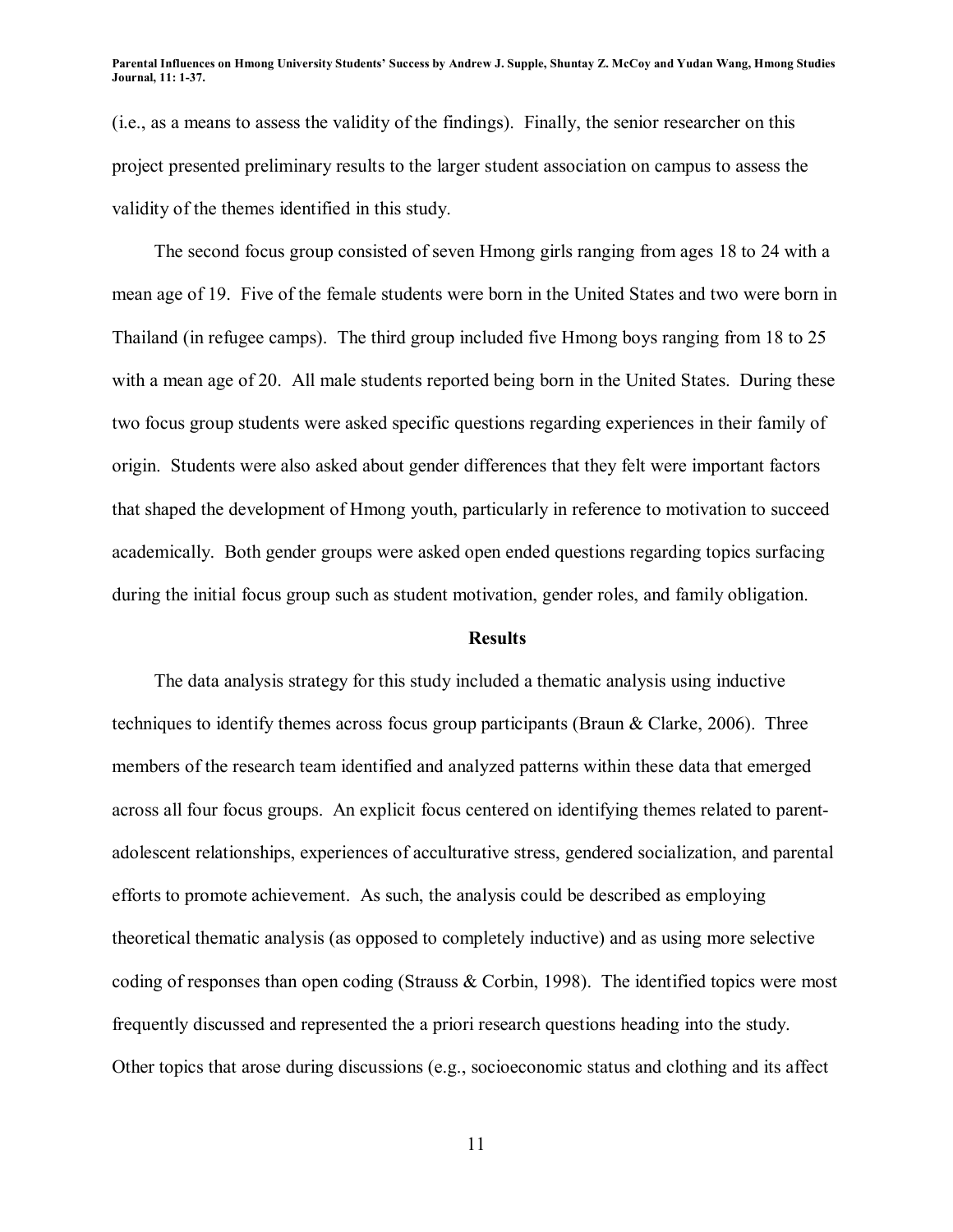on peer relations, relations with children of different races) were coded and observed, but not analyzed or reported in this study. Audiotaped focus groups were transcribed and were combined with memos and notes taken by the research team during each focus group. Responses by participants were coded and analyzed to observe themes, or patterned sets of responses that were consistently discussed by the participants. During data analysis the ethnic and experiential lens of the researcher and graduate students became increasingly salient to the data interpretation. The European American researcher specializing in ethnic identity development and adolescents in immigrant families, the African American first year doctoral student, with a social work background having experience working with diverse adolescents in a Midwestern city, and the Chinese second year doctoral student, with experience teaching in China soon realized the significance of their positionality in data interpretation. Thus, the thematic analysis was appropriate (Shank, 2002). The data analytic process would be best described as theoretical thematic analysis (focusing on themes that were likely to emerge based on previous research and also that immediately emerged in the initial focus group) that resulted in semantic themes that are reported based on "explicit or surface" meaning and do not attempt to discuss latent themes or to interpret beyond what the individual participants reported (Braun & Clarke, 2006). Emerging themes included: intergenerational differences as a source of acculturative stress, gendered socialization in Hmong American culture, parental influence generally and specifically related to promoting academic success, and ethnic identification and academic motivation.

### **Intergenerational Differences as a Source of Acculturative Stress**

During the first focus group, participants were asked to provide feedback on a measure of acculturative stress. The items from this measure were designed to tap into feelings of not belonging, experiences with discrimination, difficulties with English, and feeling alienated due to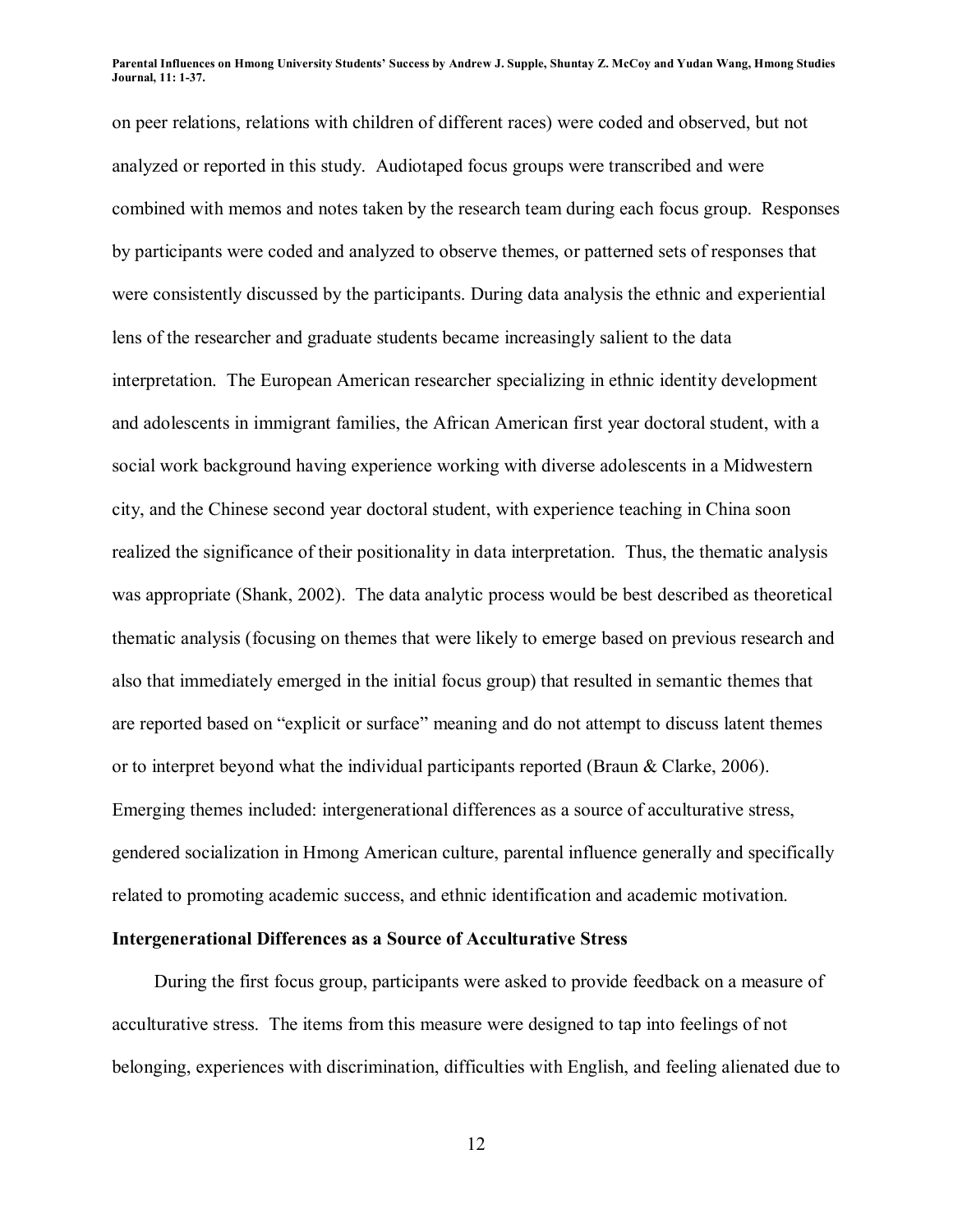cultural barriers. Respondents all overwhelmingly reported that issues related to acculturation or acculturative stress were not an issue for Hmong youth of their generation but were, rather, a significant element of the experience of their parents. When discussing what could be conceived of as "culture stress," participants discussed how a primary source of such stress derives from a struggle to balance the "home culture" emphasized by their parents with the "new culture" that the young person experienced at school and in the larger (non Hmong) peer group. As it pertained to young people, acculturative stress might result when parental values regarding appropriate behaviors are discrepant with values that adolescents develop via social interaction with teachers and peers in school and the larger community. The group sentiment was largely summed up by the following quotations regarding a culture gap between parental expectations for these young people and their own views of the new culture:

*Our parents came from another country into the U.S. and we were raised in a new culture, in the U.S., and there is a big gap in between where, like, our parents expect so much from us to be better than they were and yet, since we were raised in a different culture based on, its like, at times it feels like we're expected to be, don't want to say burden, but something on our shoulders to look up to and think, "oh, our parents want us to do this*" *but we have a big culture gap in between. (19 year old male)* 

*I think that the real acculturative stress is that you have to understand your parents and their culture, you have to keep that culture, and you have to adapt to the mainstream so that you can actually fit in at school. So I think the stress for students like us would be,*  like, trying to understand both cultures, plus get your parents to support you while you're *actually in the American culture. So I think that's the stress that we're probably dealing with. (25 year old male)* 

*I think it is more important (culture stress) relates more to our parents. I think, um, they kind of understand that since most of us were born here, they basically call us "American Kids," but they are really worried that, um, the way we try to adapt to the "new culture" or American culture, I think what they are most afraid of is we will lose our cultural background. (20 year old female)* 

As students described the stressors associated with straddling two cultural systems (those of the parents and those of American culture) gender differences became apparent as male and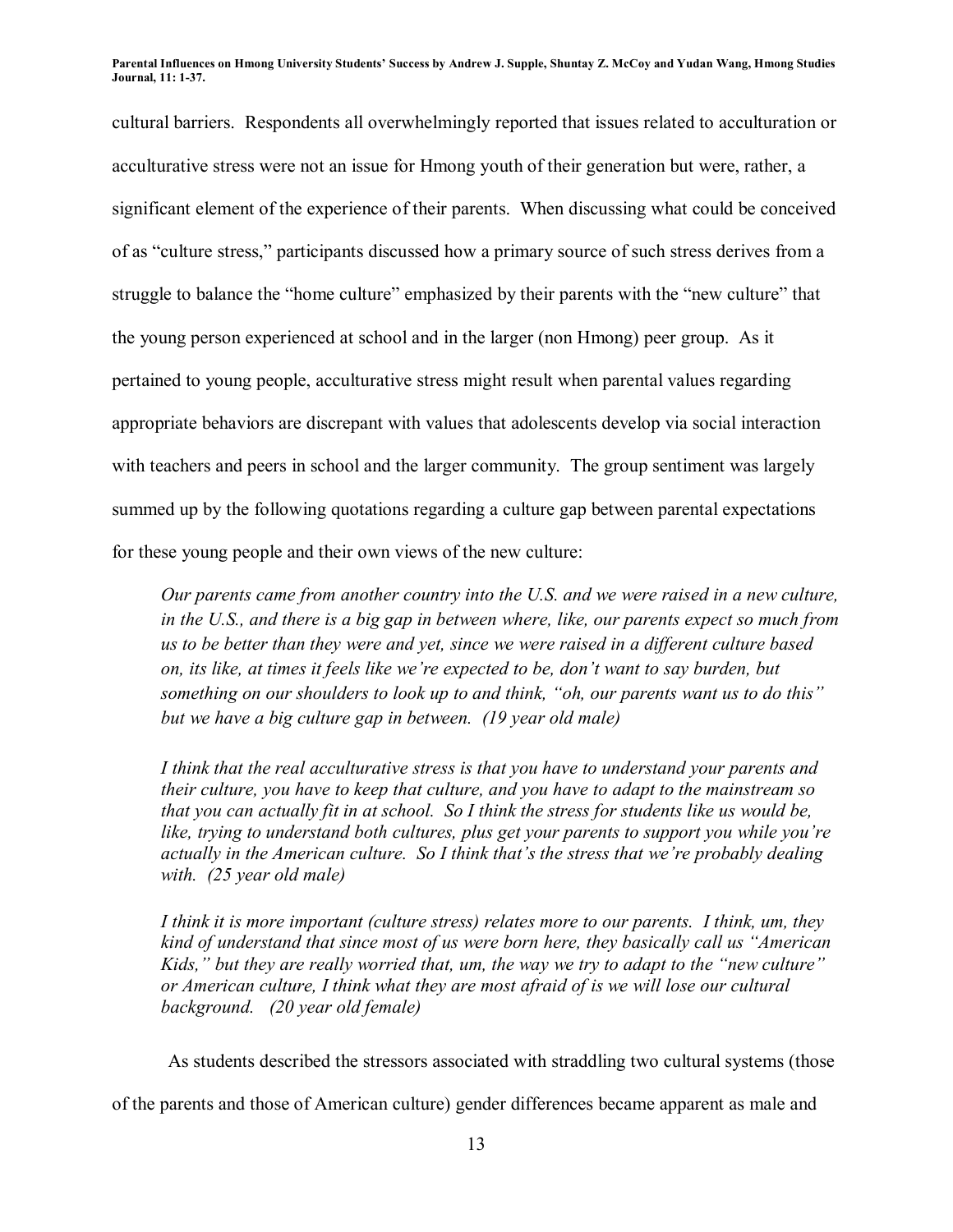female students discussed how traditional Hmong culture (as manifested in their parents' rules and expectations) favored male offspring. Girls consistently emphasized across the focus groups, that they experienced greater expectations to conform to culturally prescribed values and were pressured more than were boys, to maintain a connection to Hmong home culture. Girls frequently mentioned that Hmong males were allowed greater freedom to become "Americanized" and to socialize outside of the home. Such responses are consistent with Hmong cultural patterns in general (Lee et al., 2009; Yang, 2003) and suggested that Hmong American girls are expected to spend more time engaged in family labor, have stricter prohibitions against dating, and have their social behaviors more closely scrutinized. Overall, both male and female respondents agreed that boys are favored by Hmong parents, regardless of what males do because parents parents tend to feel pride in having a son.

Overall, the findings suggested that Hmong youth may feel acculturative stress as resulting from cultural distance from parents. Moreover, any pressure to retain cultural values may be applied more assertively to Hmong girls who are more strongly socialized to conform to more traditional Hmong standards. These issues were brought out consistently across focus groups and are discussed in subsequent themes.

### **Gendered socialization in Hmong American culture**

The majority of female and male respondents suggested that a cultural preference for boys exists in the Hmong community. In Hmong culture boys are valued because they "carry on the family name" and regardless of what paths boys may take, as long as they are relatively wellbehaved, boys will be discussed with pride. One manifestation of that preference relates to motivation to achieve as boys do not have to work as hard to be valued and appreciated, as their academic success is less tied to their overall value to parents. All of the male respondents across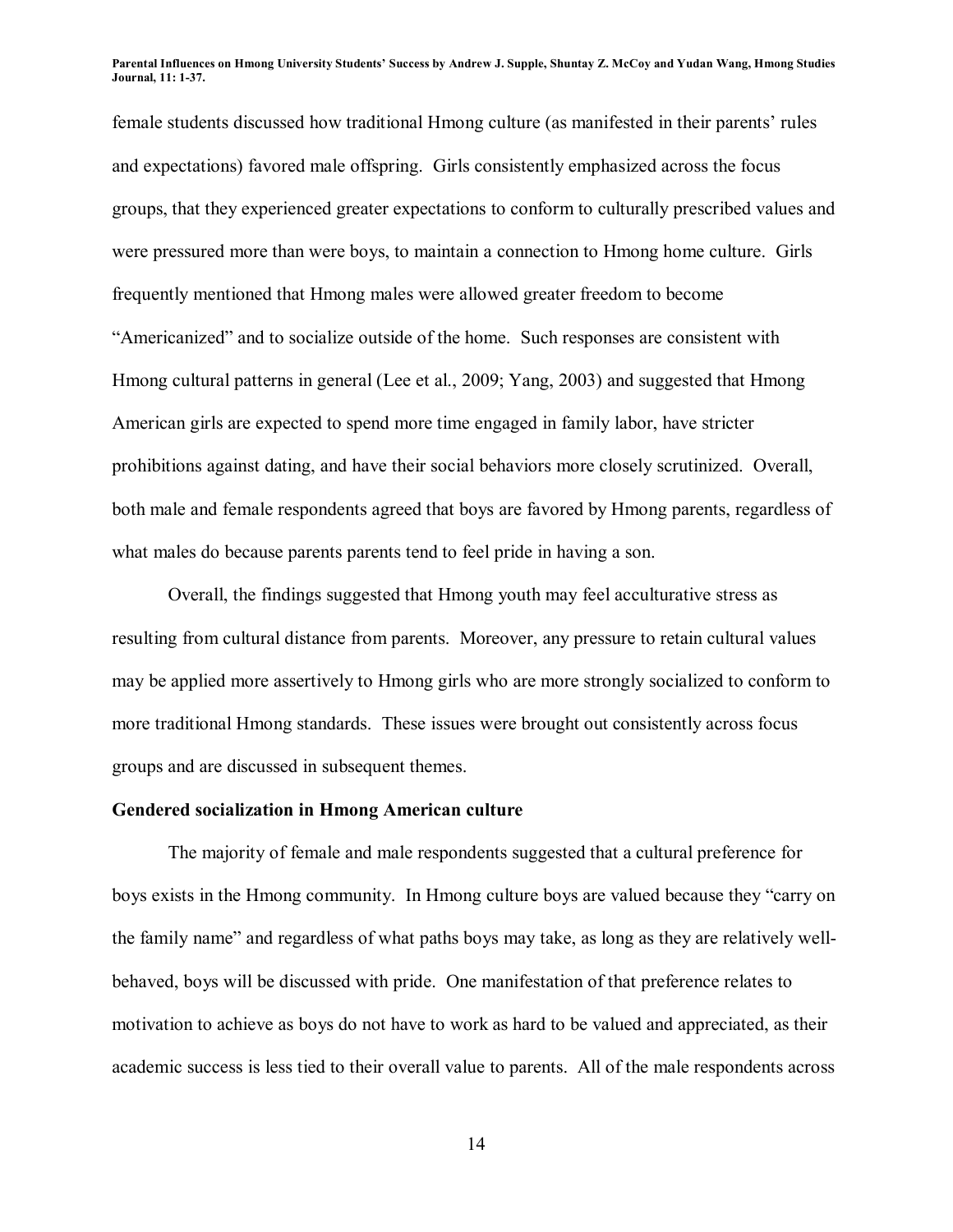the focus groups agreed that Hmong females had to work harder to make parents proud and, as a result, male academic success was an indication of internal motivation that superseded the privilege of being male. Participants in the male focus group described their cultural responsibility to carry the Hmong legacy (e.g. name and caring for elder parents) and also reported being motivated by a sense of obligation to strengthen the family name. One student reported "we're the next generation" as a way to convey the responsibility he felt for demonstrating that Hmong youth could be successful. Although participants clearly described having a choice whether or not to become educationally successful, they reported that their role in excelling academically was influenced by their goal to be the pride of their parents. One student commented "we want to make our parents proud."

While these data are consistent with previous studies pointing to greater restrictions on Hmong American females and greater parental investment and valuation of boys, we also observed that our respondents suggested that gender norms for girls may be changing in Hmong culture. Furthermore, while many Hmong females may complain and experience greater conflict with parents resulting from more restrictions on their extrafamilial activities, there are other possible advantages to being close to home. While the Hmong American female respondents in this study clearly understood that they may be undervalued by parents and have less freedom than their male peers, these respondents clearly felt loved, valued, and supported. Over the course of the focus groups and, in particular, during the all-female focus group, respondents indicated that the relatively higher academic success of Hmong American females may "level the playing fieldî with Hmong males. That is, a cultural shift seems to be occurring where Hmong American females are increasingly perceived as valuable (both by themselves and by parents) because of their academic accomplishments. For the second-generation respondents in this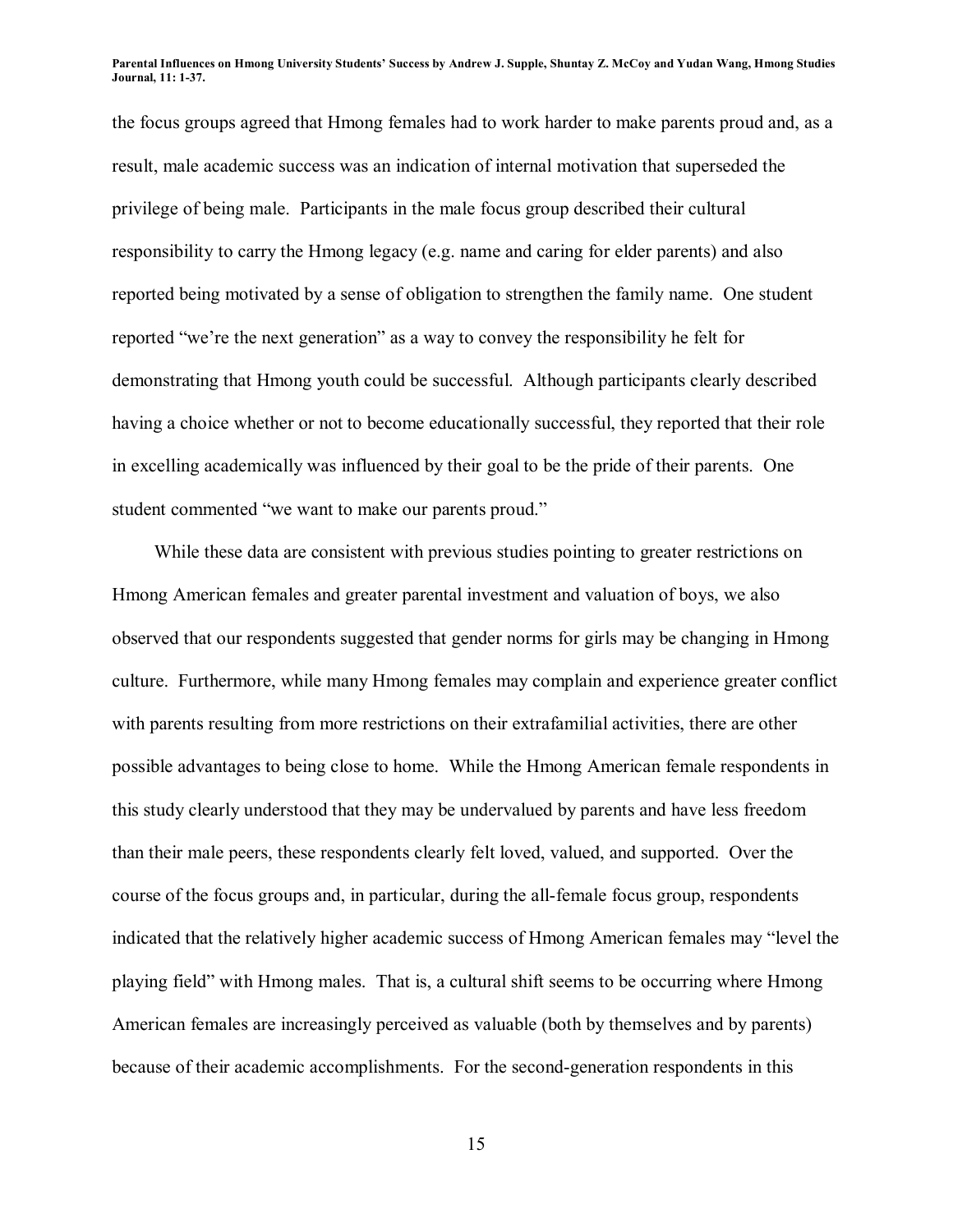study, graduation from college brings honor and prestige to the families and higher rates of participation in college, graduation, and acceptance in graduate schools among Hmong females (relative to males) is shifting valuation of children towards females. Rather than concluding that girls may develop feelings of inadequacy due to their relative undervaluation in Hmong culture, our findings suggest that Hmong American females may be rewarded by parents and be viewed as equally important to boys when they are highly successful in school.

While an overall emerging conclusion might have been that the cultural gap between the parental and youth generations is more stressful for girls, several comments from the all-male focus group pointed to feelings of inadequacy regarding cultural maintenance and pressures to learn Hmong traditions. Males also described issues related to difficulty in navigating the duality of having less of a responsibility to adhere to their home culture, but also trying to live up to parental expectations regarding "success". Many respondents stated that parents expected boys to become highly successful and to return to serve as a leader in the Hmong community and to serve the needs of the overall group. Their success in achieving these goals, however, was understood to include a certain amount of acculturation towards majority culture norms. Perhaps this is why Hmong parents accepted greater involvement in mainstream American culture among their boys. What was difficult for the male respondents was that, while agreeing that they benefitted from having more freedom than girls, they felt relatively unprepared to take on leadership roles in the Hmong community. Traditional roles for young Hmong males included administering over cultural ceremonies, resolving family disputes, communicating with other clan leaders, and meting out justice according to Hmong customs and norms. While most male respondents were aware of their need to learn a variety of cultural traditions in order to enact the male role, they felt ill prepared for these future responsibilities. According to the male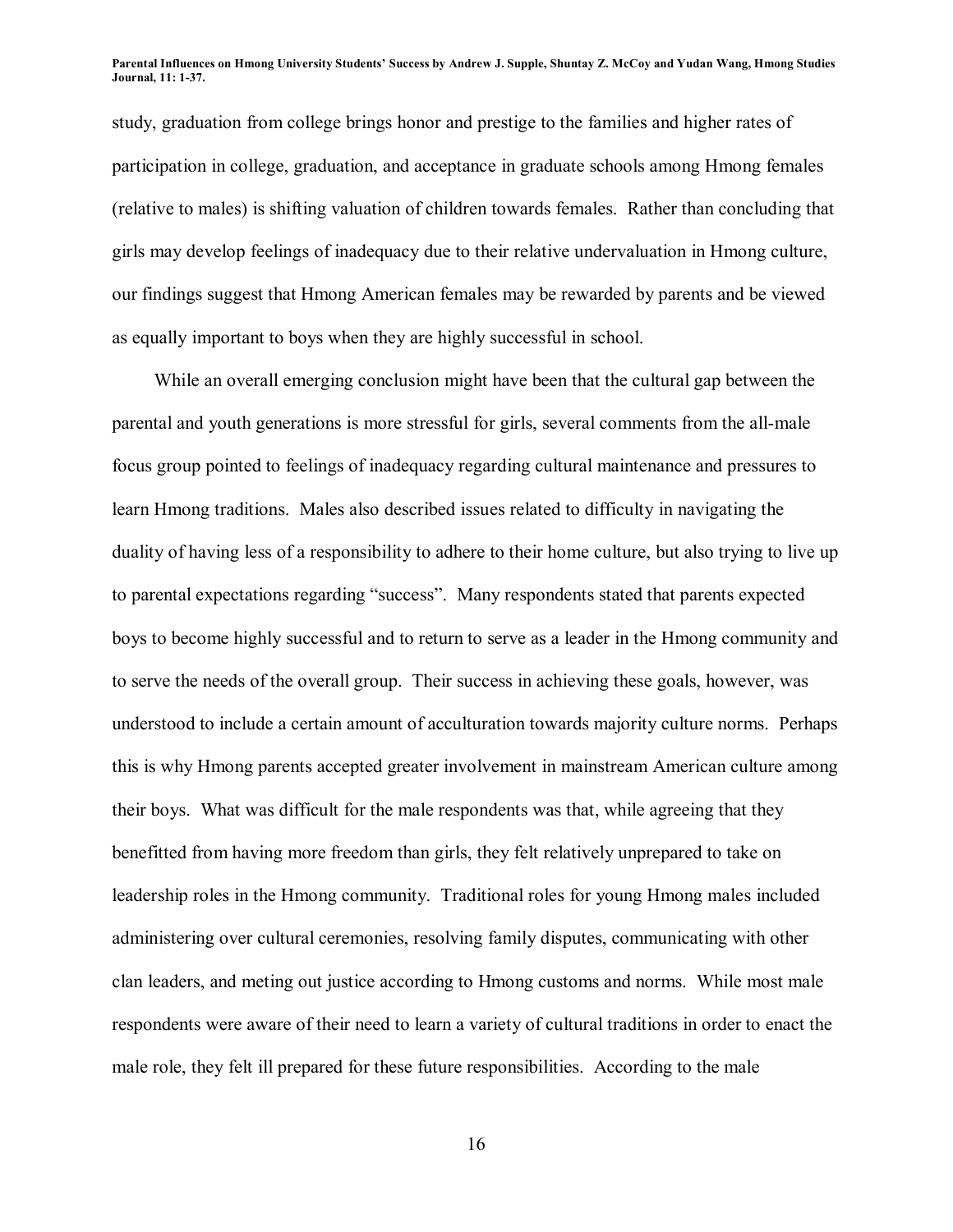respondents, it is girls who remain close to Hmong culture (due to their increased pressure to remain at home), yet boys who will be expected, as adults, to maintain cultural traditions.

Overall, respondents identified a key theme related to gendered socialization of Hmong American children within their families. On the surface, it would appear that males are frequently advantaged relative to females in Hmong families and that girls face greater parental restrictions and expectations to assist with family obligations. After hearing from sex-segregated focus group participants, however, there may be reason to believe that Hmong American females are  $\overline{\phantom{a}}$  via their academic successes  $\overline{\phantom{a}}$  garnering equal parental respect and valuation by parents and also may benefit in terms of taking on adult roles in the Hmong community by being more strongly socialized towards Hmong customs and gender roles. There are also benefits that are related to greater emotional support and warmth from parents that girls experience relative to boys that are discussed under subsequent themes.

### **Parenting of Hmong Youth**

A related theme regarding cultural distance between first-generation parents and their second-generation children centered on expressions of love from parents to children. All of the Hmong respondents had a particular view of the "American" way of parental demonstrations of love and warmth towards children. The respondents also were aware that their parents' own style of conveying love was usually different and characterized by love being conveyed by what parents have done and continue to do and less by outward displays of verbal or physical affection. A description of normative affection in Hmong American culture was provided by a 20-year-old female who said:

*I* was going to say, umm, in our culture, like, the girls aren't allowed to hug their dads, *you know, it's kind of like taboo or something, but I think our parents, the way they were raised, it's like, no hugs and kisses, "just know that we love you"...its not like physical affection, itís more of just like, umm, you just know they love you by the things*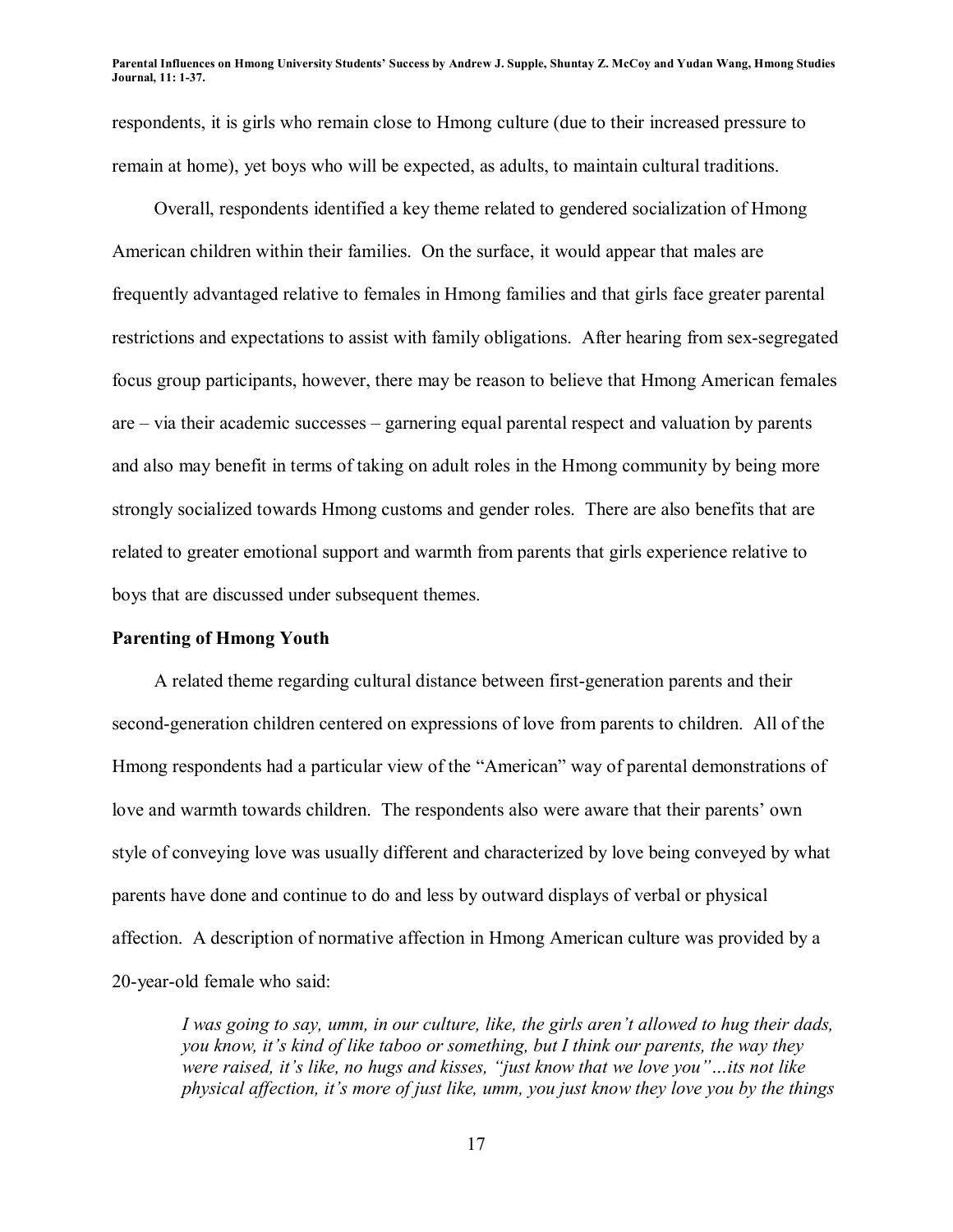*that they do for you. Like, they don't have an education or anything, but they go to work every day and work for you so you can go to school. So, I mean, in my relationship with my parents...its gotten a little better cause ...since they've been in America for a while now I think they kind've got the point that, I guess, it's okay to hug* and kisses and stuff. I do hug my mom  $-$  not my dad so much  $-$  but my mom more, *because Iím the girl. We still have that thing in my family that the girls go to my mom and you're not really supposed to tell your problem stuff to your dad.* 

This quotation represented several related themes that were observed in comments made by participants. First, Hmong parents expect children to know they are loved because parents have made great sacrifices, work hard to provide for children, and emphasize life in America as an improvement over parents' own lives. Second, Hmong parents rarely provide outward displays of love such as hugging and kissing, although most respondents indicated that their parents were becoming more affectionate as the children went off to college. Third, there are gender differences in that hugging and kissing is more commonly accepted with mothers and for girls. Most respondents indicated that affection from fathers was rare and, in particular, male respondents indicated that they mostly shook hands with their fathers, but took that as affection and a demonstration that their fathers were communicating respect to their sons. One male respondent suggested that Hmong parents are receptive to greater physical affection with their children, but may wait for it to be initiated by the children:

I think the fact is not that your parents don't want to initiate it. They don't understand *how. For my parents, although Iím not the closest with them, I do try to initiate stuff and, like, my Mom, I think they are actually waiting for you to go hug them as much as you're waiting for them to hug you, but there's like a barrier. So if my Mom, I go hug her, she's fine with it, she's actually happy. And my dad, I'll just go shake his hand* and he's fine with it. And he actually feels proud that I actually understand culture and *you can actually go up to him and be a man and shake hands and talk to him.* 

While the majority of respondents described their parents in a similar fashion, at least one respondent pointed out that his family was different. When the 19 year old male provided this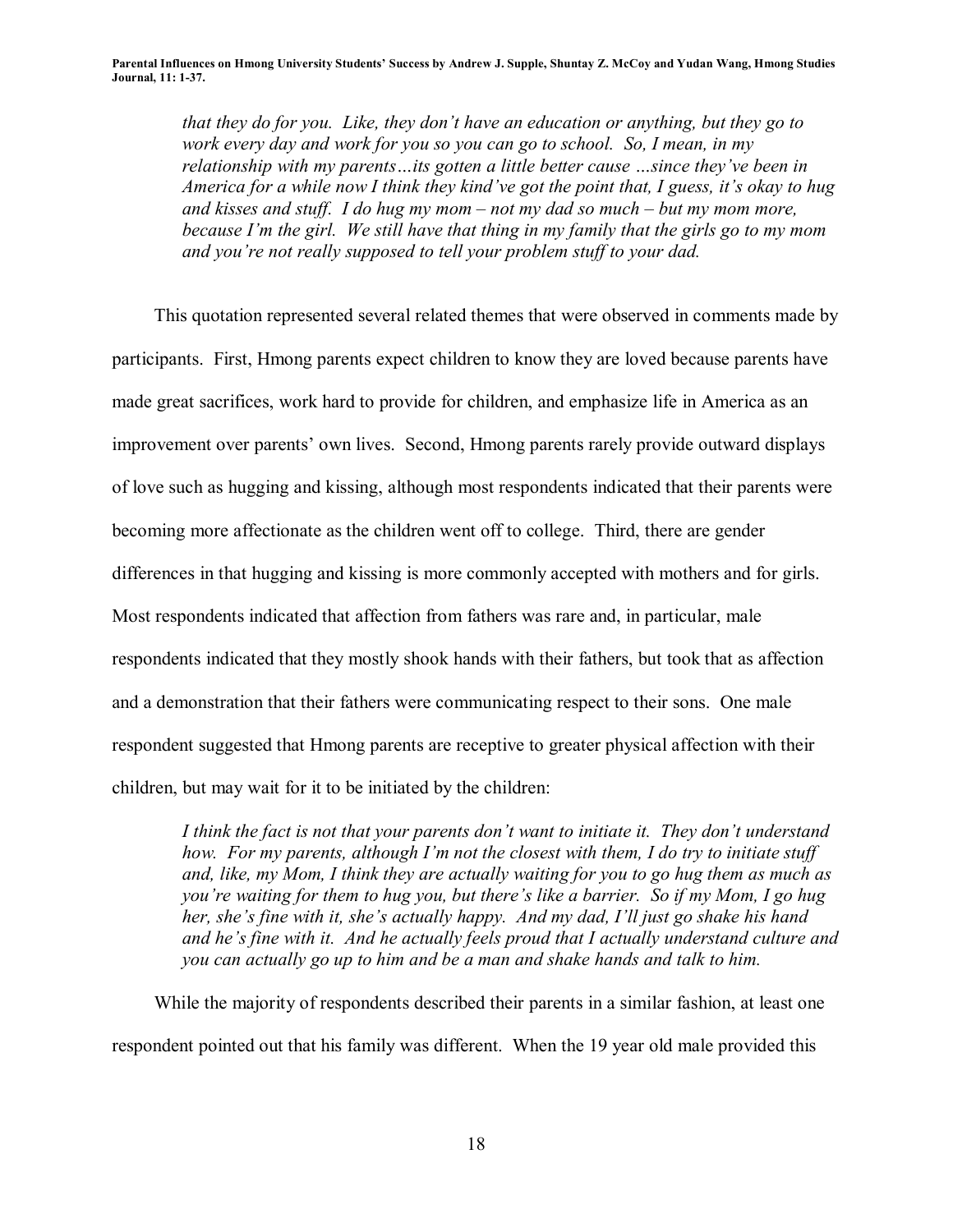account of his family, the other respondents laughed and seemed to know about this particular student's family and their outward displays of affection:

*Well* ... in my family I guess things are, like a little bit different ... my parents, they really *love me, cause like, my mom, she would hug us and kiss us too. She'll kiss you. And my dad, he actually gives my sisters hugs too. And he actually hugs my girlfriends when they come over too [group laughs]. My mom does the same thing too...my friend, when he's about to leave, my mom will hug him too. I guess its cause, they've been here for a while so they see it. I think it's a bit unique because most Hmong parents don't want to initiate any kind of "touchy touchy" with their kids. But my parents, my mom's like, "oh, go hug your uncle."* 

Respondents clearly felt loved and supported by their parents and almost all cited their

parents as the primary source of support to do well in school. Hmong parents communicate their love to their children by working hard (often multiple jobs), celebrating their children's achievements, emphasizing academic success as a means to move ahead, and through their sacrifice to bring their children to the U.S. to live. One female student described her parents communicating love by telling her "you are in the land of opportunities, for them (back in Laos), especially girls, they don't have...same opportunities." While it was clear that respondents felt loved and supported by parents, they also described that acculturating to American culture made their parents' lack of physical affection more obvious to them. While respondents were quick to point out that love is understood and demonstrated by actions of provision instead of the primary use physical affection, some students were aware that while growing up, they had less warm relationships than other teens. On the whole, respondents felt a strong sense of obligation to their parents (due to the hardships faced by the parents to give the students a better life in the U.S.) and felt that parental love was conveyed by sacrifice; either by working long hours or through the difficult transition to life in the U.S.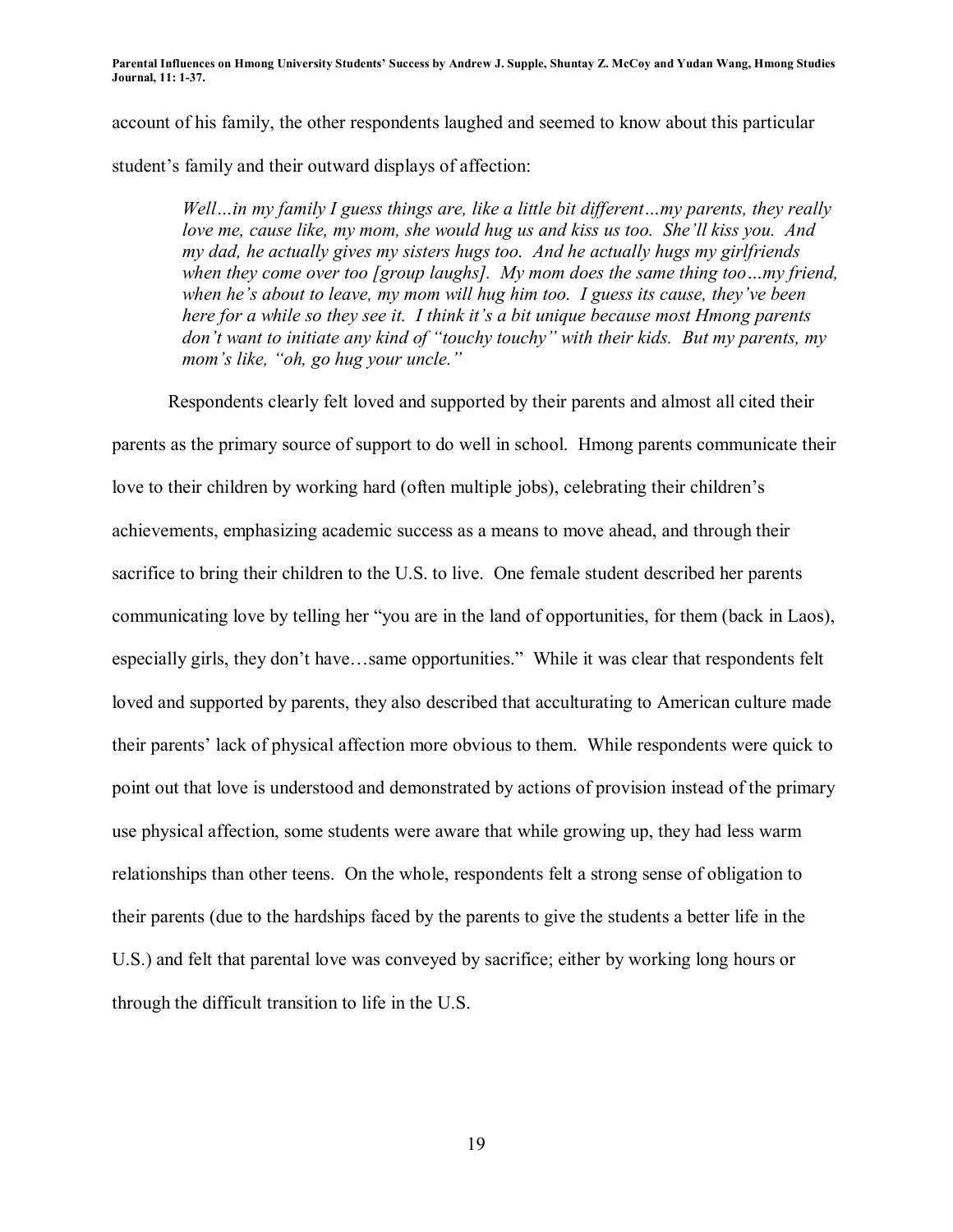## **Parental Influence on Academic Success**

When asked what factors led to these students being academically successful, the overwhelming response was that parents were the most important influence on their academic success. Discussion of parental influence on academic success tended to center on two themes: a sense of obligation to parents to succeed in school and specific parental strategies to promote success. For almost all (only one female respondent suggested that she succeeded only for her own good) of the respondents, felt obligation to achieve was a key issue. Students repeatedly discussed how they felt a responsibility to achieve as a means to "pay their parents back" for the parents' struggle living as refugees. Many students pointed to the difficulty in their own parents' lives and felt that by succeeding academically that they would bring pride to their parents as a means to acknowledge that they have been given an opportunity that their parents did not have. One female student commented, for example, that her parents suggested to her, "You are in the land of opportunities, people back home, especially girls, don't have these opportunities". And a 20 year old male responded that:

*I* mean it's like most of every guy's influence is the parents because they want to make *their parents proud because we're the guys of the family. And, um, our parents...never* got the chance...and we're here in America, we're the next generation, we have that *availability to go and have an education and make something better of us.* 

Felt obligation also seemed to result from specific socialization practices in Hmong American families to promote a sense of collective socialization around achievement. That is, many students were influenced by cultural values regarding collective responsibility to enhance communal success and obligation to fulfill established gender roles. One female respondent commented that parents often reminded teens of the Hmong view that "your gain is our gain and our gain is your gain" to reinforce to the young that their efforts in school would benefit the entire group. Another female student described the entire family (siblings included) pooling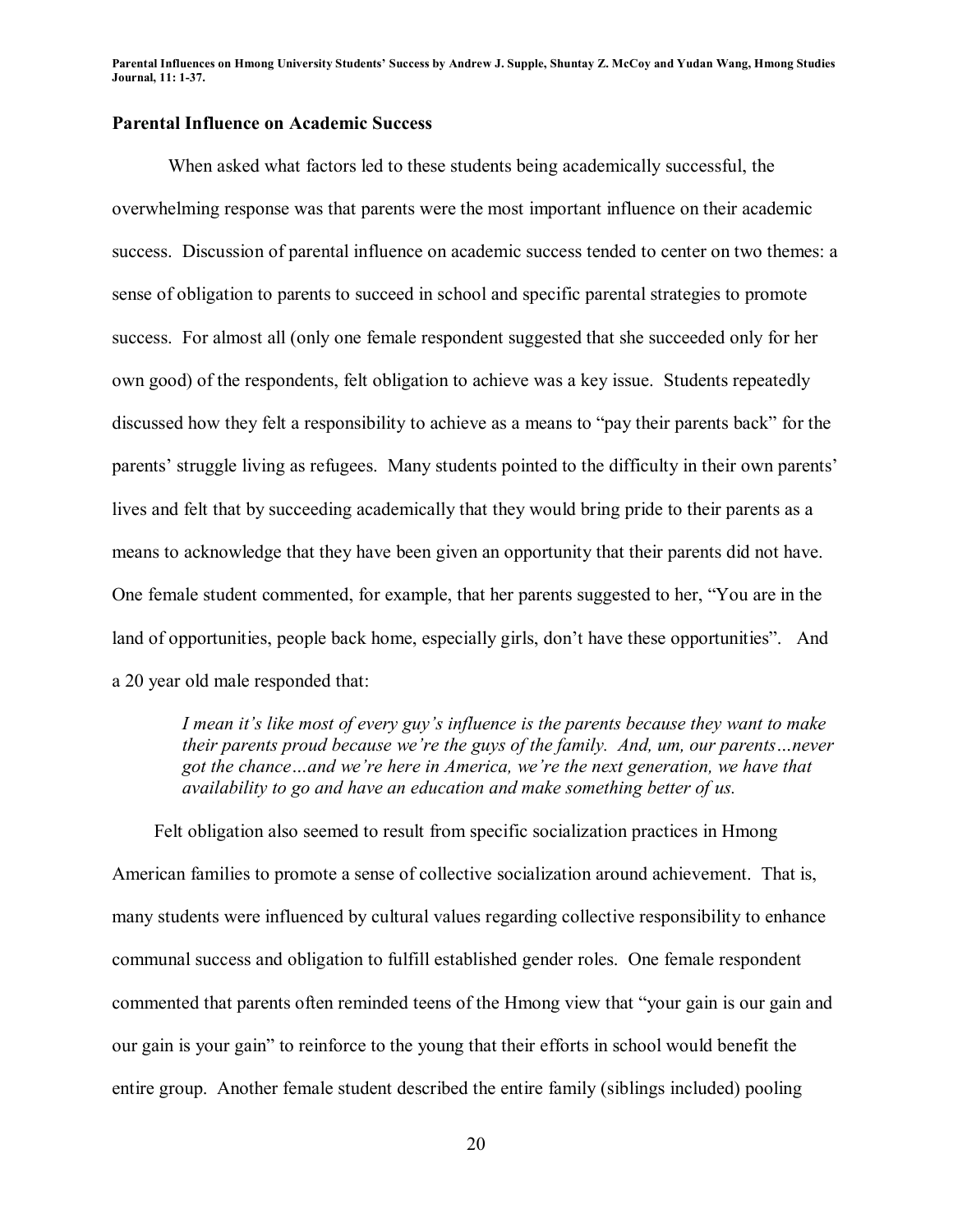financial resources to help pay for supplies as the student left for college. These experiences all led most of the respondents to feel a strong sense of obligation to achieve as a means to reward parents and to fit with the cultural values of the family. In the all-male focus group, one discussion theme centered on "giving back" to the Hmong community and using one's education as a means to promote well-being for the Hmong "back home" (in reference to their local communities in North Carolina). While it might be expected that all Hmong children might develop this sense of felt obligation, clearly not all Hmong students are succeeding academically. When asked why these respondents specifically did well while some of their peers struggled, these respondents indicated that many Hmong parents do not send the same messages to their children and also that, while many Hmong parents may try to send messages about the importance of school, not all children will listen:

*How you are raised up is every important. I saw someone whose parents are negligent, they don't do well. But I know people whose parents are supportive, and they do well at school. (18 year old female)* 

*In my family, Mom and Dad work different shifts to make time for us kids. We have curfews at home. But nowadays in a lot of families, parents don't really control the kids. They only care about making money, they never talk to their kids, they even cover up for their kids if kids miss school. They don't care about kids' school work....but my parents* are different....But even my parents control us so much, it's still a matter of personal *choice. I am for school, my brother is for sports. (24 year old female)* 

*Some kids start to mock their parents when they get older. They think they know more than their parents. They don't realize that they still need their parents. That's how they start to go wrong. (18 year old female).* 

Respondents identified a variety of behavioral strategies used by parents to encourage academic achievement that included giving money or other rewards for good grades, threatening punishment for poor grades, and involvement by checking grades and going to school sponsored events. When asked what parents do specifically to support the achievement of children, one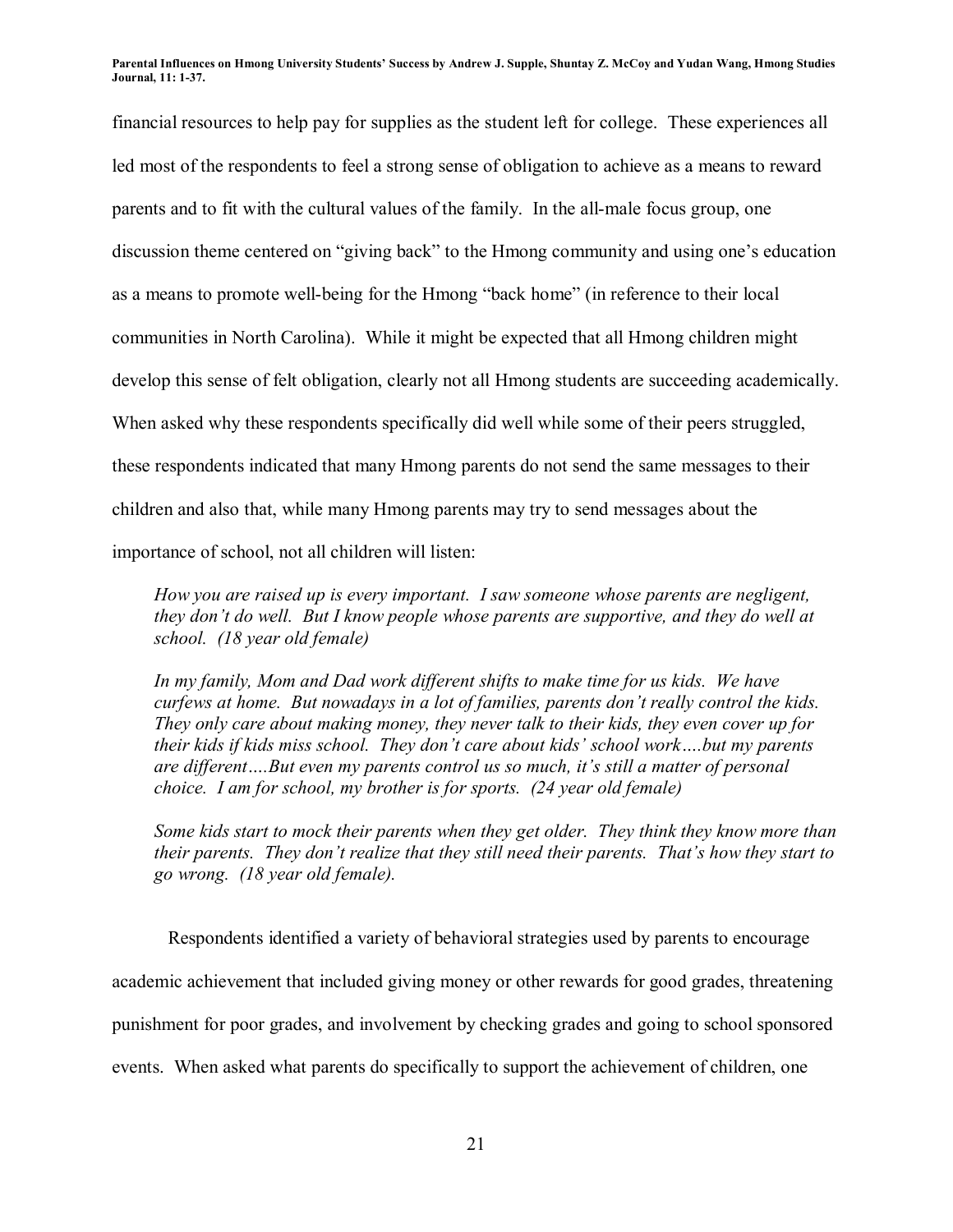male student commented, "It may be different in different families. To me, my parents not only check my homework and do stuff like that. When I do extra-curricular activities, they are very supportive. They make time to attend my activities. They are very proud that I am the vicepresident of the International Student Association at school.î Almost all students reported that their parents provided incentives for doing well in school such as money, gifts, or material goods. About half of students suggested that parents would yell, cajole, or use love withdrawal techniques to punish children when they earned low grades. More extreme punitive approaches included threats to "kick me out of the house" and a refusal to speak to or acknowledge the child. These more extreme parental strategies were apparently not infrequent but the students interpreted these threats as demonstrating care from parents. Also participants indicated that parents wouldn't actually follow through on these threats, but used this as an example of how far parents *might* go in promoting achievement. One parental strategy (that seemed more common among female respondents) was for parents to use social comparison as a way to motivate or shame children into wanting to achieve. An example of such a parenting strategy would include a parent saying (in front of their own child), "Oh, look at how smart she is her parents must be so proud" when referring to another person's child.

### **Hmong Group Identification as a Motivation to Achieve**

A final theme that we observed across focus groups was a strong motivation to achieve among our respondents as a means to demonstrate that Hmong youth can be successful. Many of the Hmong respondents were aware of negative stereotypes about the Hmong and also discussed how they became aware that many of their Hmong peers were failing in school. For some Hmong youth coming to the realization that many Hmong do not do well in school was the impetus for wanting to achieve. For example,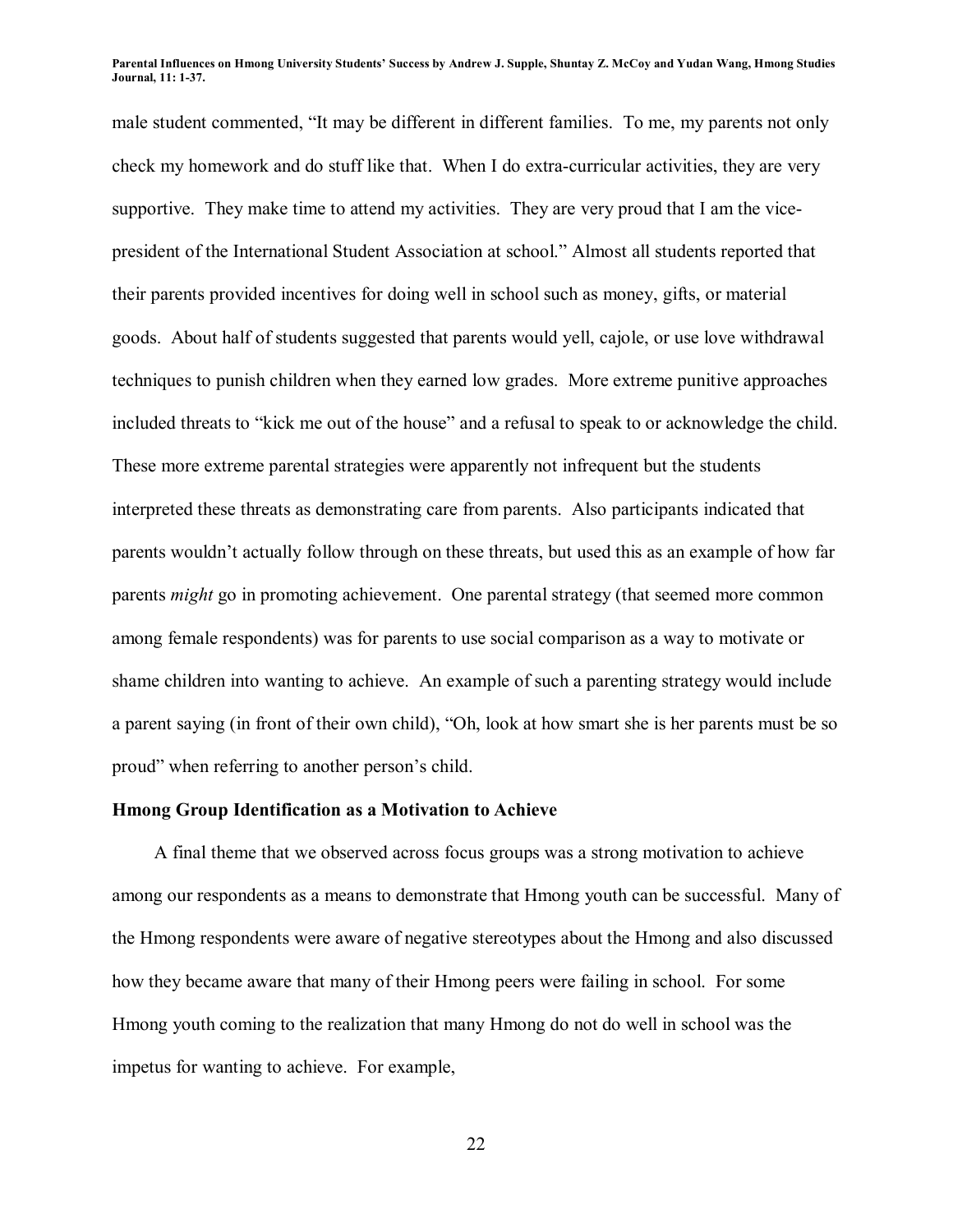*In elementary school, I didnít realize it. When I entered high school, I saw a lot of Hmong kids taking low-level courses, and white kids are taking AP classes. I thought "why is that?". I want to step up and make a difference. (18 year old female).* 

*We noticed that some of our friends donít want to take some hard classes. We want to prove that we actually can do it. (18 year old female)* 

*Itís motivation. I want to go to college. So far only 3 Hmongs from my school go to college. A lot of them want to get an easy way out, like going to a community college. But I donít. (18 year old female)* 

For two students who had spent part of their elementary school years in a different state,

they viewed Hmong underachievement as resulting from school personnel either ignoring or

feeling that Hmong students don't possess a high degree of long-term educational potential in

North Carolina:

*I went to a middle school with a much bigger Hmong community [referring to Minnesota]. Here, (Hmong) people are quiet and passive. Teachers would overlook us. If a Hmong kid misses school, the teachers wouldn't care or wouldn't notice it. (18 year old female)* 

*I used to live in California. When I was there, a lot of my teachers would push me to higher level classes. But things were different when I came here. I talked to the counselor about taking higher level classes but he did not recommend it. But later I still took some honored classes to prepare for college* ......*I think the counselor here assume that Hmong students are the same "bad". They neglect Hmong kids. (24 year old female).* 

One possible theme that differentiates high achieving Hmong American students from

those who struggle in school is a strong and positive sense of ethnic identification. Students who strive to achieve may do so to demonstrate to people at school and to American society more broadly that Hmong Americans can be highly successful and they are motivated to do so because of a strong identification with being Hmong as a positive aspect of the self. Previous studies have suggested that some Hmong youth may feel embarrassed by their parents (Rumbaut & Portes, 2001) and others may feel that parental control attempts are too intrusive and deny the child normative (compared to the peer culture) developmental autonomy. If children reject parental authority and feel that parents' cultural traditions are not worth adhering to, a lack of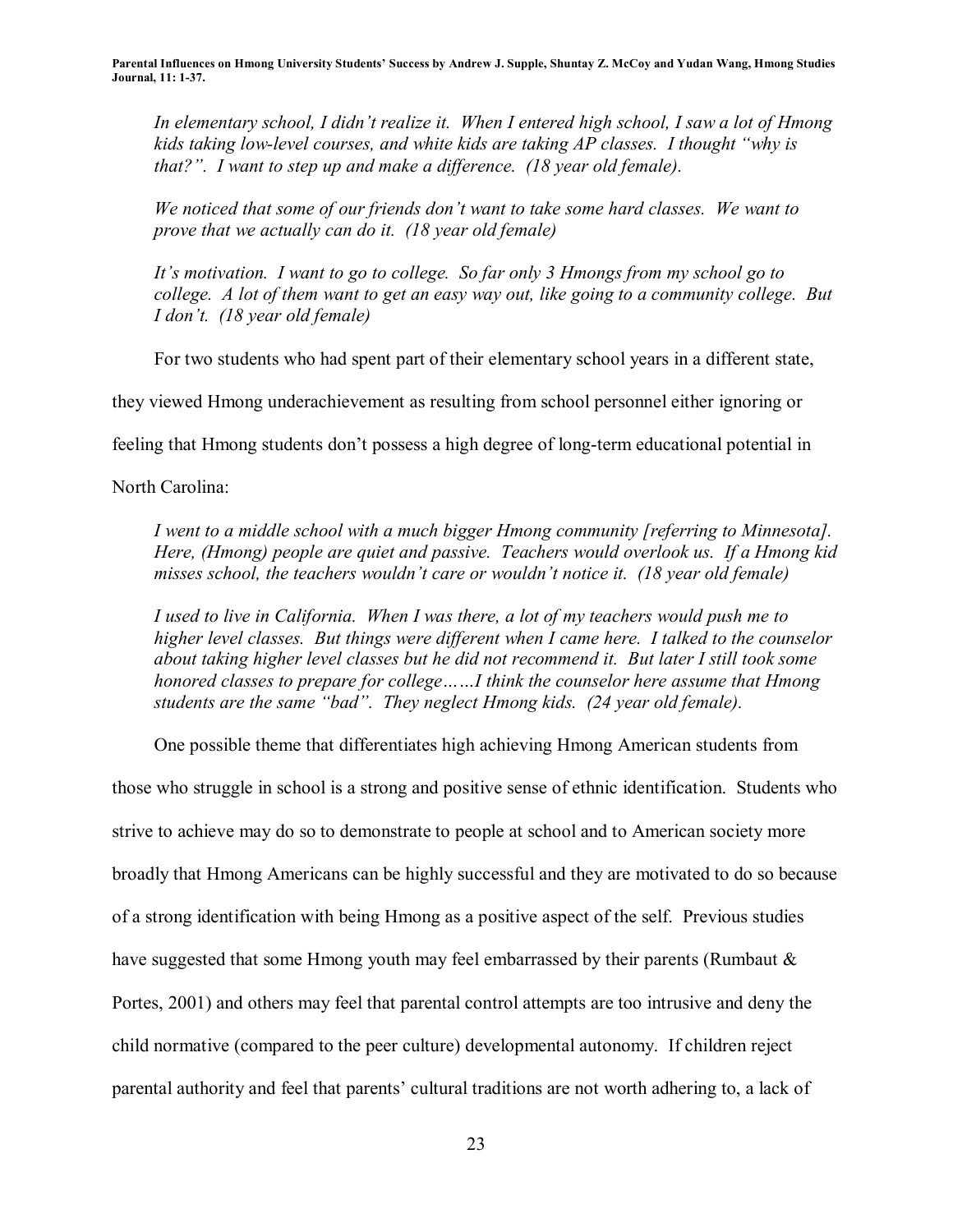pride in being Hmong may result. These same processes may also lead to lowered motivation to excel in school. Alternatively some youth who lack strong connections to school or to parents may adopt strong, but negative identifications with being Hmong. These latter identifications may result more in deviant behaviors such as gang involvement rather than in positive outcomes such as doing well in school. The findings from this current study are likely limited given our focus on high achieving and successful students and because the area from which these student come is not a large metropolitan area. Overall, results from this study support previous research suggesting that successful parental ethnic socialization towards Hmong culture, when parents are perceived as supportive and loving, may lead to the internalization of group pride and a strong sense of ethnic identity. That strong sense of identity may, in turn, lead to improved effort in school and to better grades (Supple et al., 2006).

### **Discussion**

Research is needed to understand normative family processes that promote positive developmental outcomes for a growing population of American youth, those in immigrant and refugee families. To date, most studies of Hmong American youth have highlighted social problems and academic failure and thus ignored factors that are present for those Hmong American youth who are successful. The purpose of this study was to understand, from the perspective of Hmong American youth, how acculturative stress and relations with parents influenced their academic success. Results were consistent with previous studies as most respondents discussed a cultural gap that is stressful to navigate between Hmong American adolescents and their parents. Despite this gap, these Hmong American youth viewed their parents as supportive and felt a strong sense of obligation to their parents as important in promoting their success in school. The extent to which Hmong American youth are socialized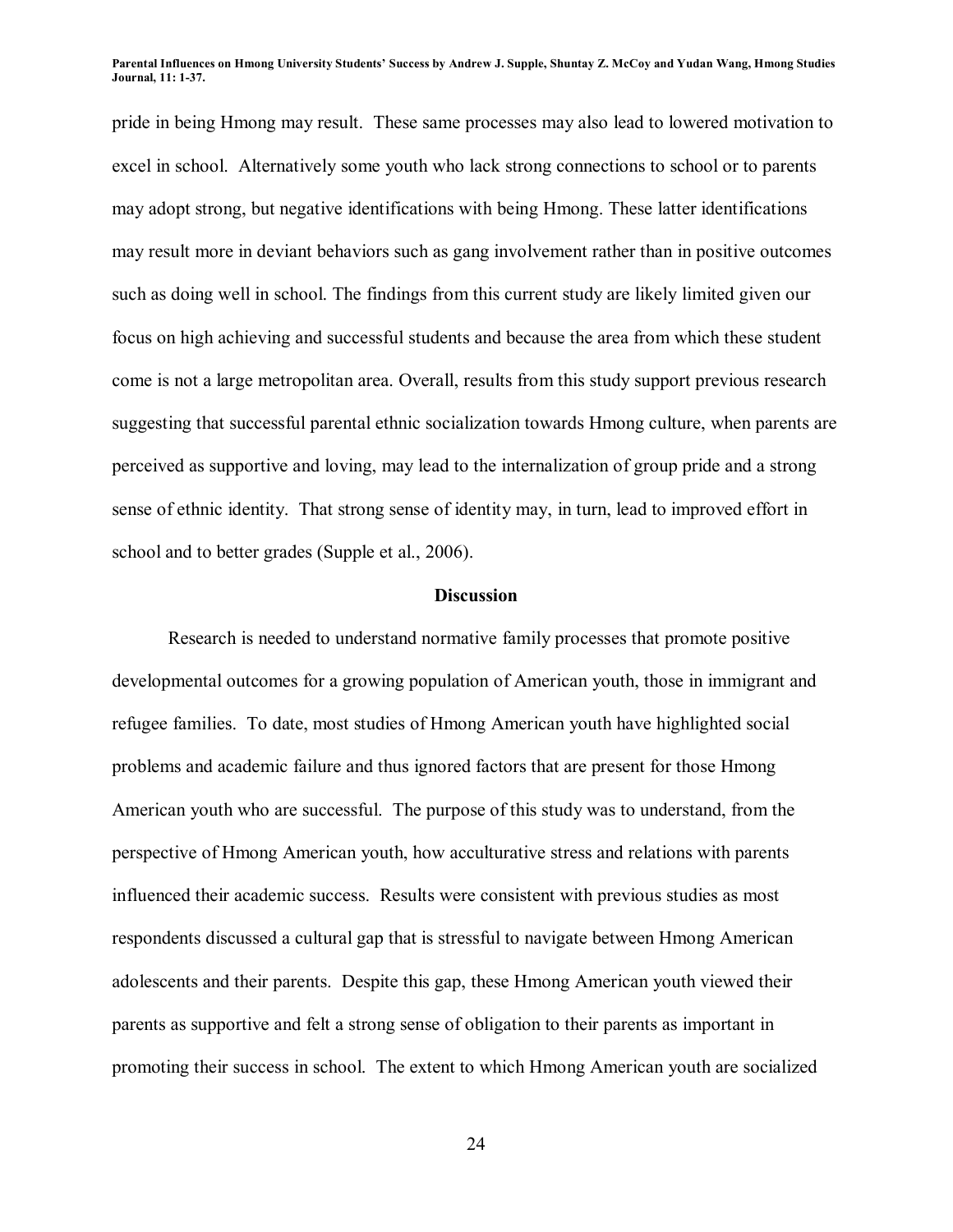by parents is strongly influenced by gender. Typically Hmong youth describe favoritism and parental valuation of boys, and our results were consistent with that previous research. The extent to which boys benefit from this gendered socialization, however, may be in question given findings that emerged during gender-segregated focus groups. Finally, for some Hmong American youth, parents may exert an indirect effect on their achievement by promoting a strong ethnic identification as our respondents also indicated a strong desire to do well in school as a means to "show what Hmong can do".

 Consistent with a number of previous studies, our results suggest that Hmong American youth perceived a cultural gap as existing between themselves and their parents while they were growing up. A clear theme emerging from the focus groups was challenges associated with intergenerational relationships resulting from having to simultaneously adjust to American majority peer culture and to the cultural views of the parents. Respondents indicated that they considered adhering to and understanding parental cultural values and views as "adapting to" Hmong culture, suggesting that they may view the cultural views of the parents as relatively distant and foreign. Consequently, the main source of acculturative stress that these Hmong American youth reported experiencing related to their parents' relative cultural distance from <sup>"</sup>American culture". When asked to specify the sources of acculturative stress that they themselves may have encountered (language problems, discrimination) these respondents suggested that those typical issues that researchers focus on were relevant for the respondents<sup>'</sup> parents, but not themselves. The key source of acculturative stress that these participants experience relates to the challenge of understanding and respecting parents' cultural orientations while also fitting in with non-Hmong peers and at school. A key challenge in the development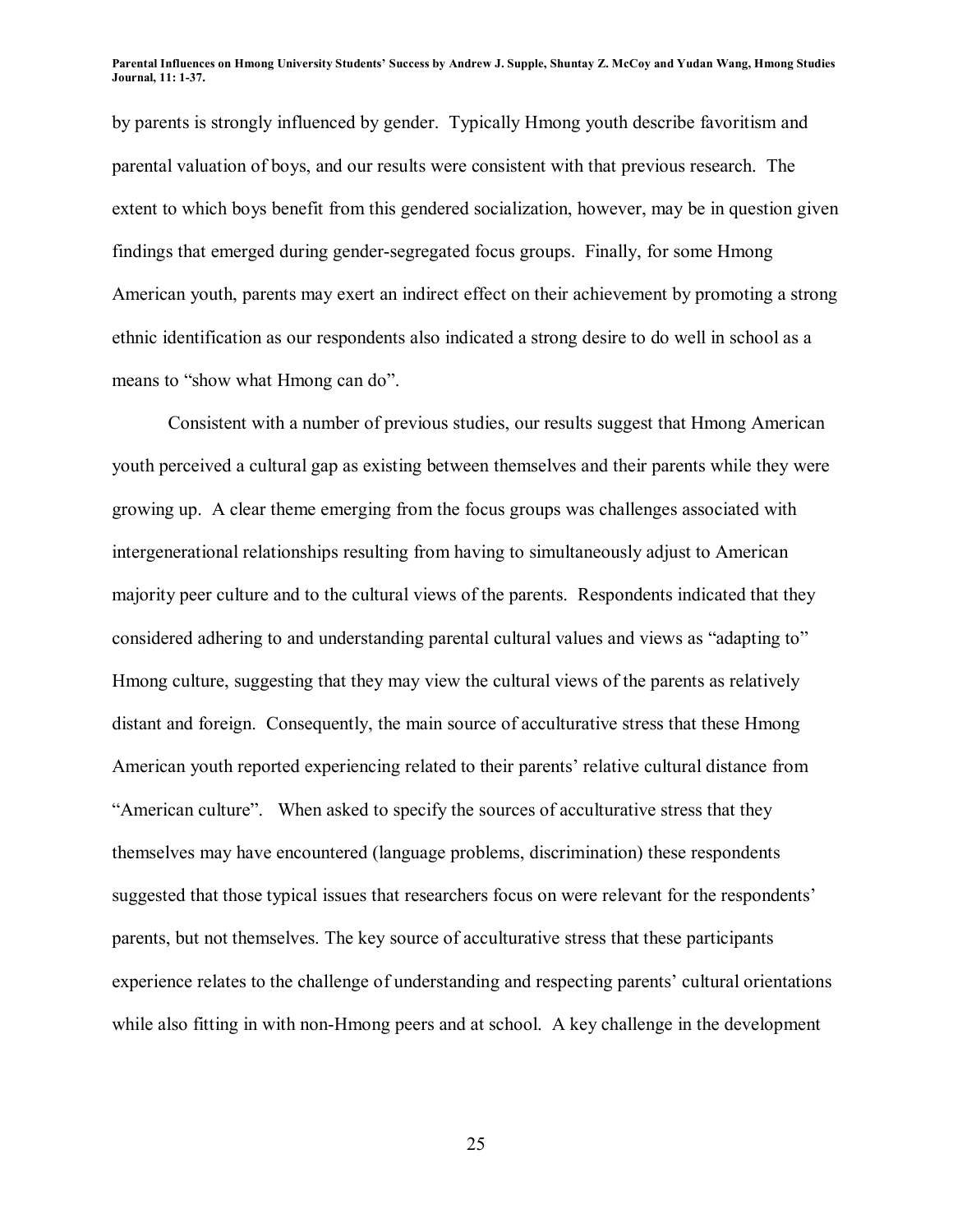of Hmong American youth seems to be how to best navigate potential cultural gaps between mainstream American culture and the culture of their parents.

 While cultural gaps between generations clearly present a challenge for Hmong American youth, these gaps do not necessarily result in school problems. Some researchers have suggested that conflict in Hmong American families results from children engaging in problem behaviors and doing poorly in school (Xiong et al., 2008). Our results suggest that, even for highly successful Hmong American college students who are highly prosocial and who respect Hmong culture, the cultural gap exists. Rather than suggesting that children's own involvement in problem behaviors is the cause of conflict in Hmong American families, conflict may be relatively normative in Hmong American families as the older generation lacks understanding of the pressures (to fit in) that youth face and the younger generation does not understand the motivation for parental control and valuation of traditional cultural practices. For example, conflict likely occurs when parental concern is interpreted by children as unfair and children perceive a lack of trust from their parents. When youth see parental concern and restriction as conveying the importance of Hmong cultural traditions and values, it is possible that less conflict will result (Xiong et al., 2004). Moreover, cultural gaps and the resulting acculturative stress and conflict do not necessarily go hand-in-hand with delinquency and poor school outcomes. Consistent with other qualitative studies of Hmong youth, despite cultural gaps between parents and youth, our respondents felt loved by their parents and felt that Hmong parents behave the way they do to prepare their children for "the good life" and to be the "next generation" of Hmong (Lamborn & Moua, 2008).

 A key theme in research describing Hmong culture is the gendered socialization that results in a preference for boys. Consistent with previous studies, our focus group participants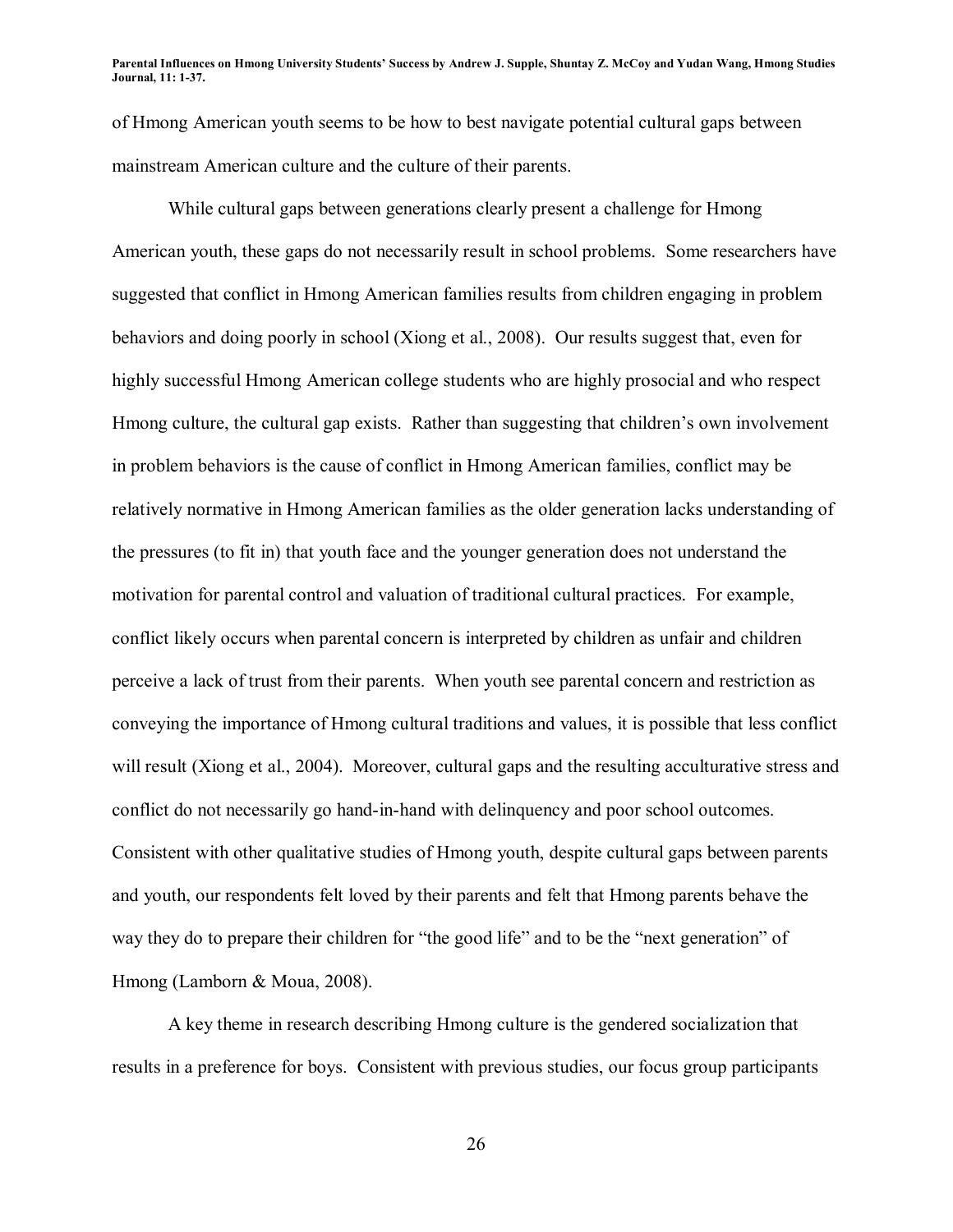suggested that Hmong girls are more tightly controlled and have their behaviors restricted, while boys are generally regarded as having more freedom and as being valued regardless of their actual accomplishments. Although it might be expected that preference for males would be harmful to females, a recent study suggested no gender differences exist in conflict with parents (Lee et al., 2008). Moreover, few of our female respondents seemed to suffer any adverse outcomes associated with being female. Most participants recognized the gendered socialization as simply a part of their culture and few internalized negative or positive messages about what it meant to be male or female. In fact, in single-gender focus groups, it became apparent that girls saw several advantages to being female including have a greater degree of cultural knowledge due to their greater involvement in household tasks and daily proximity to family members. Males, on the other hand, are expected to take on culturally prescribed roles as adults, but feel unprepared and inadequately trained to take on those roles. In the end, the greater freedom given to males may undermine their confidence in taking on gender roles in adulthood.

The Hmong American participants also spoke of changes in reference to gender roles for males and females resulting from academic success of female students. Many participants suggested that Hmong parents increasingly value their Hmong daughters due to their higher academic success compared to boys. If daughters have a greater probability of doing well in school and, thus bringing honor to their family, their perceived value is increased. Again, while the participants in this study clearly understood and were raised to expect gendered socialization, those experiences did not make Hmong females feel unloved. Rather, Hmong females report receiving more affection from parents, feeling closer to their mothers, and as having directly received more cultural training in what it means to be Hmong. While we also expected that girls would be more likely to take on household tasks and responsibilities related to caring for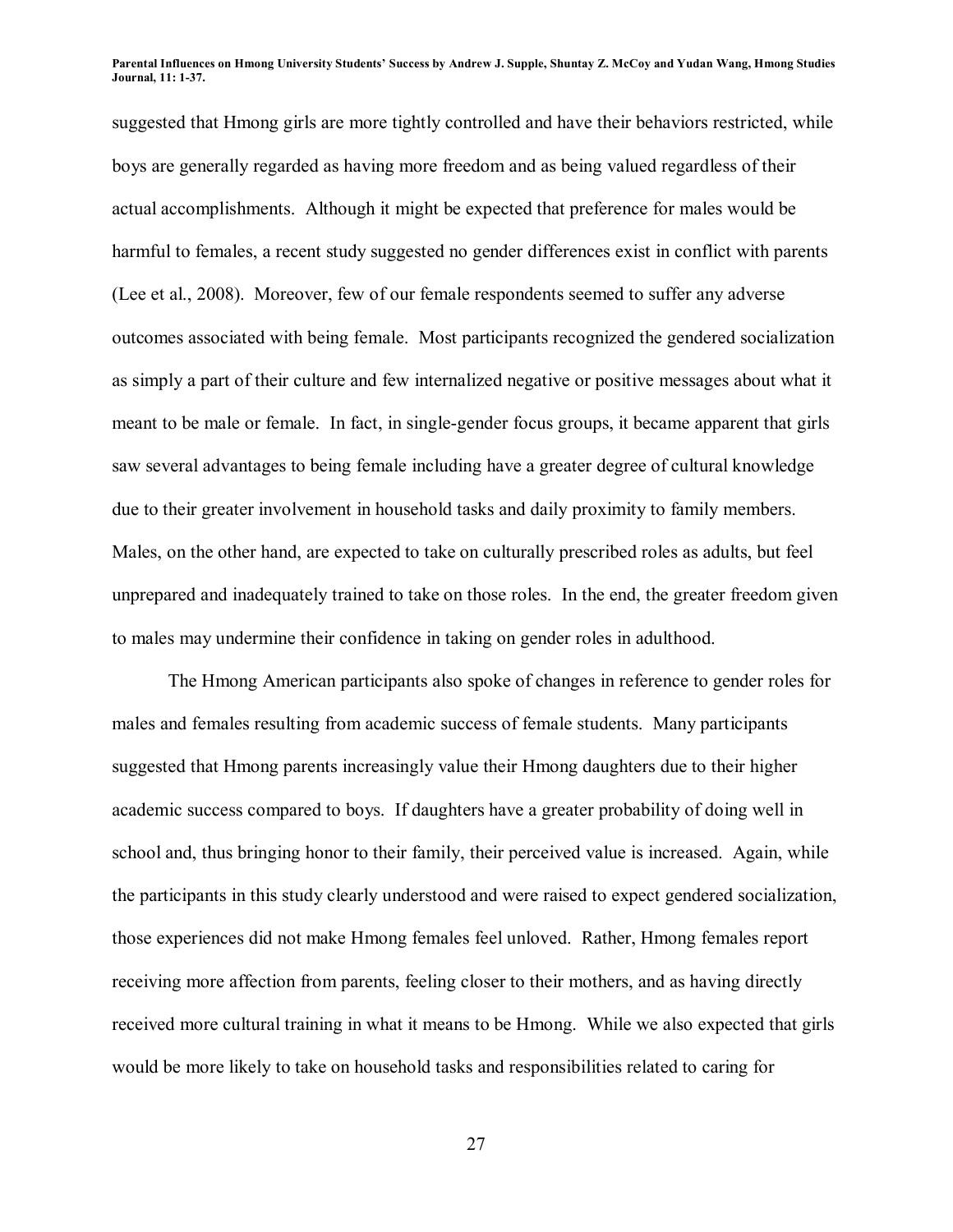younger siblings, males also reported having to take on extra tasks inside the home to care for younger siblings. Some respondents indicated that birth order and the number of children in the family would be a greater predictor of involvement in household tasks (rather than gender), which also indicates a surprisingly high degree of gender-role flexibility. This flexibility may also indicate changes in Hmong culture for those youth growing up in the U.S. as how parents value their children's contribution to the family may become less gendered.

 A major finding of this study is that a primary source of motivation for Hmong American youth to achieve in school relates to a sense of obligation to parents. Consistent with previous research on Asian American adolescents, these respondents felt that academic success is a means to pay parents back, bring pride and honor to the Hmong, and that academic success is viewed as a collective success that is advantageous for the entire family (Fuligni et al., 1999). Students also felt that what differentiated them (college students) from their peers who had not been as successful academically was having parents who emphasized the importance of achievement by working hard in multiple jobs, taking leadership positions in the Hmong community, and visiting the school when students received awards or when asked by teachers. Given the consistency across studies that felt obligation to parents may motivate teens in immigrant families to succeed, future research may need to consider why or how *some* adolescents feel obligated and others do not. For example, the respondents in this study suggested that while most Hmong American youth may respect and understand their parents' struggle to be in the U.S., only those who perceive their parents as working hard, sending strong messages about the importance of education, and as employing specific strategies to both encourage achievement and punish low achievement will ultimately succeed. Such a line of research would focus more on how parents' inculcate family obligation values in their children rather than the approach previous studies take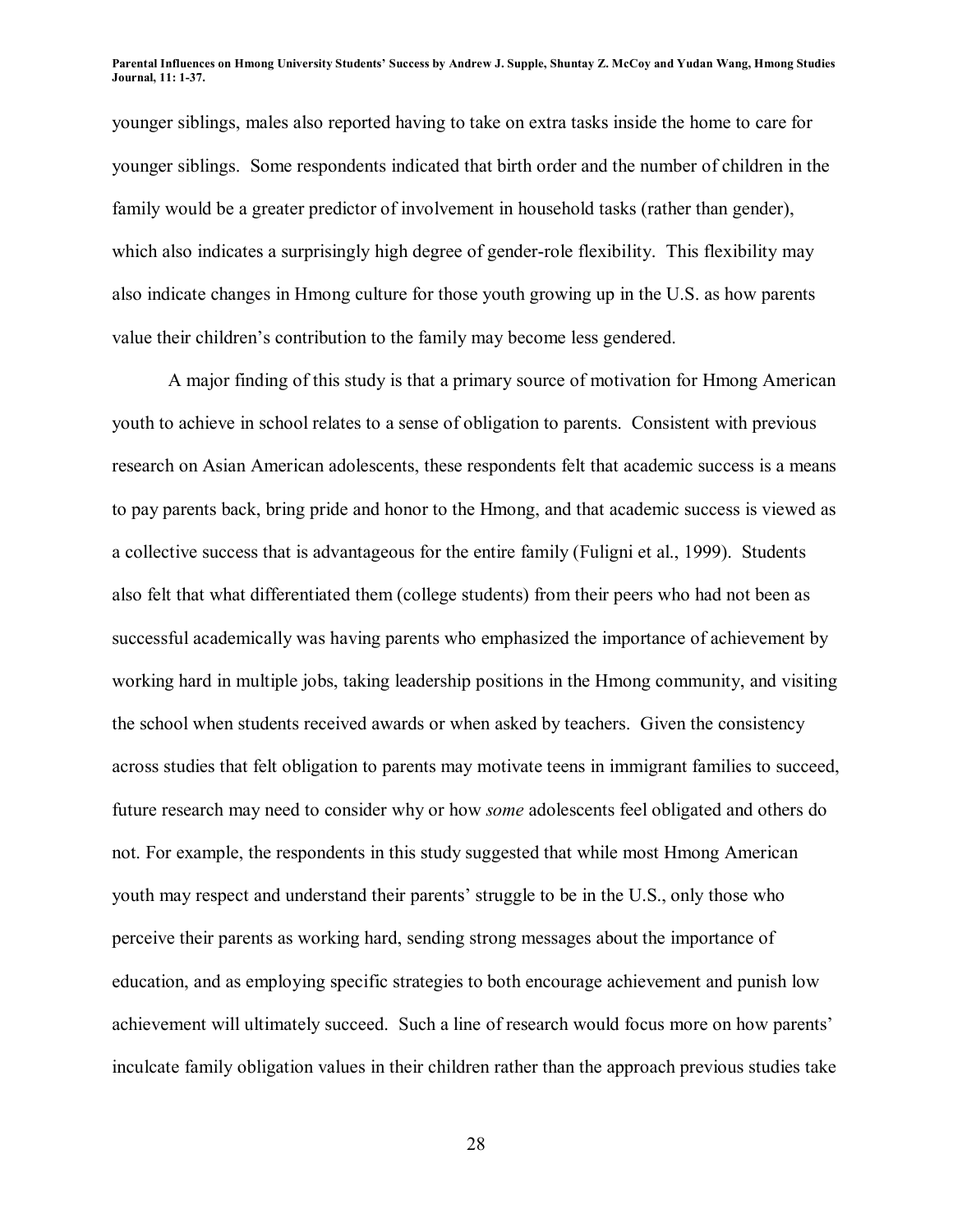in examining how family obligation leads to other adolescent values or behaviors (trying hard in school, sharing resources, or living close to or with parents in adulthood (Fuligni & Pederson, 2002)

 These Hmong American participants discussed a variety of parental disciplinary and behavioral strategies designed to promote academic success. Outside the context of Hmong (or perhaps other Asian) culture, some of these behaviors would be classified as coercive, authoritarian, or highly controlling and considered detrimental to academic achievement. However the participants in this study spoke with a sense of fondness when remembering parents' threats, shaming, and punishments for not achieving. Moreover, despite characterizations of Asian parents more globally and Hmong parents more specifically as highly restrictive and authoritarian, many of these participants described parents as providing rewards for achievement rather than punishing low achievement. Respondents frequently reported that parents provided money for getting good grades or that those accepted into college were rewarded with expensive gifts (laptop computers, cellular phones). Clearly Hmong parents engage in a wide variety of strategies that were successful in instilling a sense of education and achievement as important in these participants. What was noteworthy was that respondents described behaviors that ranged from giving money, to verbal support, checking homework, yelling, and to even threats to expel a child from the house as positive, loving, and supportive of education. The only behavior that the participants described with a sense of ambivalence about how it made the young person feel was social comparisons. Although this strategy was only discussed by a few cases (all female), it was noteworthy that rather than perceiving this parenting strategy as inducing motivation, respondents indicated that this strategy made them feel bad. Overall, then, Hmong American youth reported a wide range of behaviors that their parents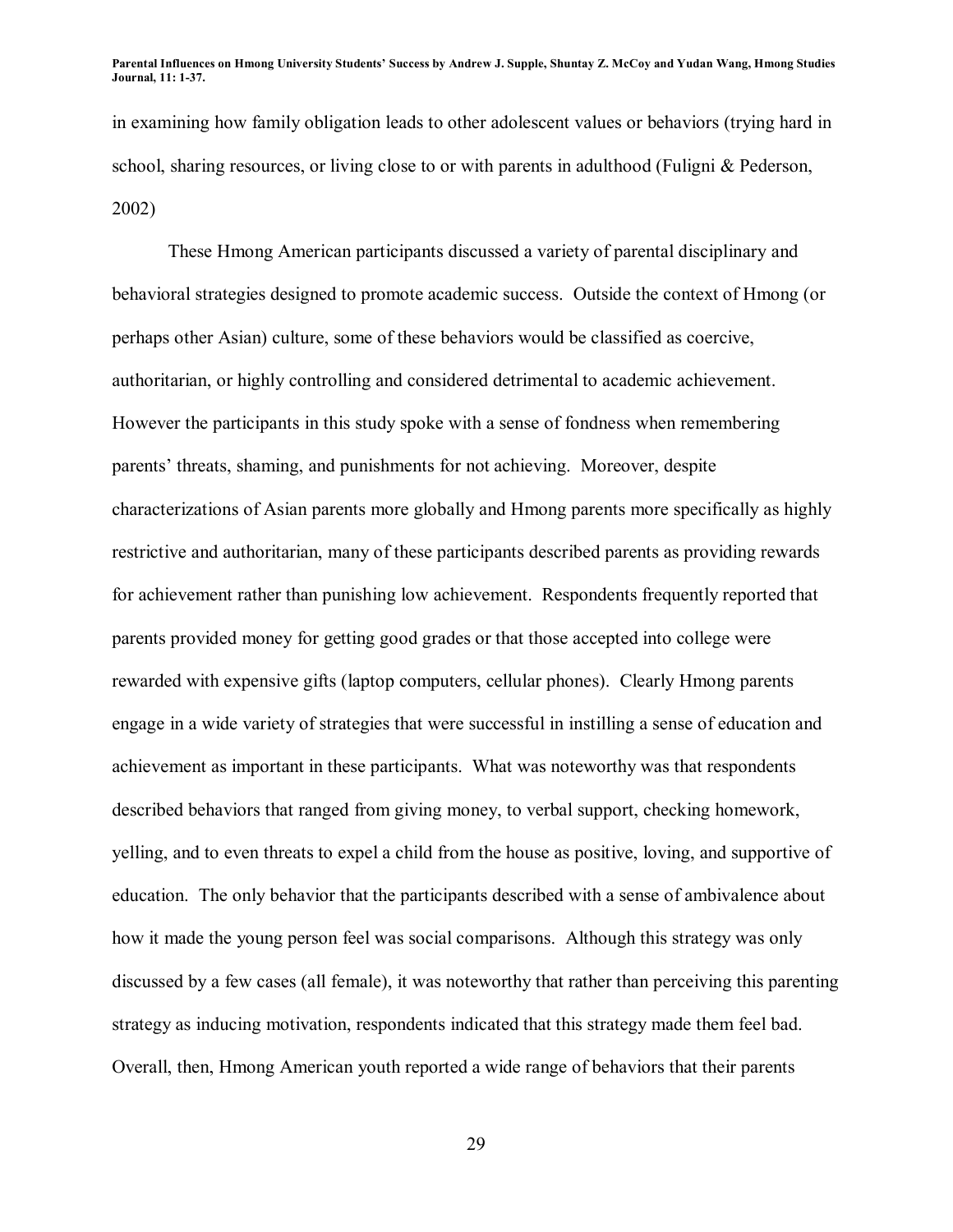relied upon to encourage academic achievement that respondents indicated as conveying love and concern. Given the restricted nature of this sample, such a conclusion should not be generalized across Hmong American youth.

 The final theme we identified related to the high achievement of the Hmong American respondents was ethnic identification as a motivation to succeed. Many of our respondents expressed surprise that some peers did not try hard in school or take advantage of educational opportunities. While these respondents often pointed to lax parenting as the root cause of this lack of motivation, many of our respondents discussed wanting to achieve as a means to prove that Hmong are "as good as anyone else". These youth felt that by doing well in school they would represent all Hmong well by being productive members of the "next generation" of Hmong Americans. These high achieving students likely have internalized socialization messages from their parents both regarding hard work and achievement, but also regarding broader issues regarding what it means to be Hmong and how to move the Hmong, as a group, forward. Such a finding parallels other studies suggesting that cultural socialization can have positive influences in achievement, particularly when it promotes a strong sense of ethnic identity (Supple et al., 2006).

 Future research on Hmong American youth specifically and students in immigrant and refugee families more broadly should continue to consider how achievement motivation is influenced and develops. While many Hmong youth likely feel a strong sense of obligation and acknowledge their parentsí sacrifices, many do not do well in school. According to the respondents in this study, those students have parents who fail to consistently emphasize the importance of academic achievement. Outside of the family, Hmong American youth may be perceived by school staff as passive and quiet (leading to them being ignored) or may receive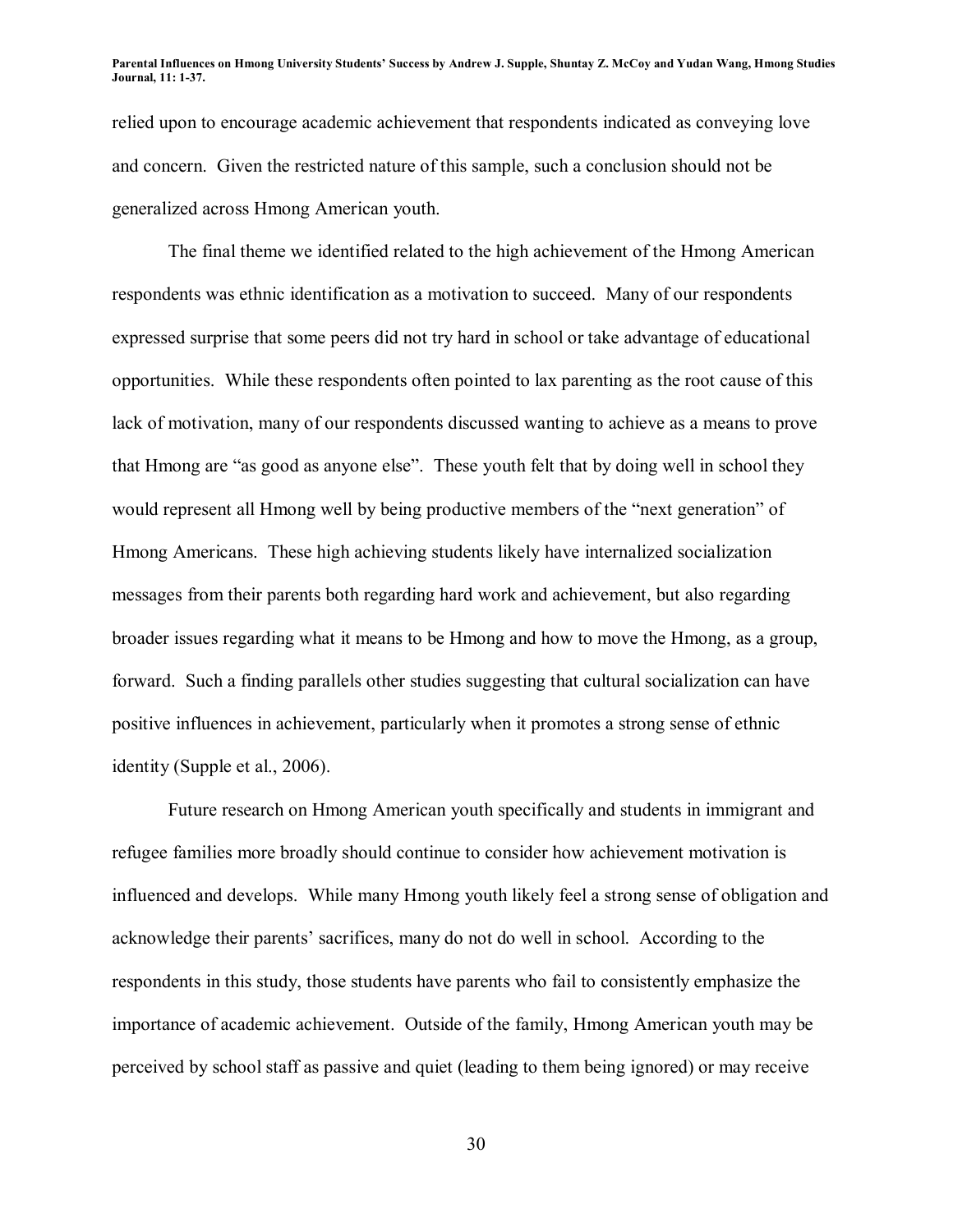messages from school personnel that college is not a likely possibility. Such school-related factors may lead to Hmong youth not having sufficient motivation to take more challenging courses in school or have the desire to work hard enough to get into a 4-year university. While some students react to this negative "social mirroring" (Suárez-Orozco & Suárez-Orozco, 2001) by internalizing negative attitudes about their own potential to achieve, our respondents appeared motivated by their desire to "step up" and show that Hmong students could be as good as other ethnic groups. What remains a question, however, is what differentiates these highly successful students from other Hmong youth who do not succeed. These respondents faced similar obstacles at school, also had parents with little education or understanding of American peer culture, and also grew up in families with low socioeconomic standing. The difference, according to these respondents, is having parents who are highly supportive and who demand that their children do well. Parents who also specifically tie together achievement with the youths' familial obligations seemed to induce a high degree of motivation in their children. These findings suggest that it is the combination of a strong sense of familial obligation, a collectivistic attitude, supportive and hard-working parents, and a strong desire to represent the Hmong that may lead to high motivation to achieve for Hmong American youth.

 Several limitations to the current study do have the potential to undermine these findings. One specific limitation includes the narrow focus on highly achieving college students. While this focus was deliberate to shift the focus to positive aspects of development for Hmong youth, our findings do little to discover what differentiates high achieving Hmong youth from low achieving Hmong youth. Findings from this study most accurately represent the perceptions of the respondents who were reflecting back on their experiences growing up as Hmong in the U.S. Certain questions pertaining to how certain Hmong individuals might claim a strong sense of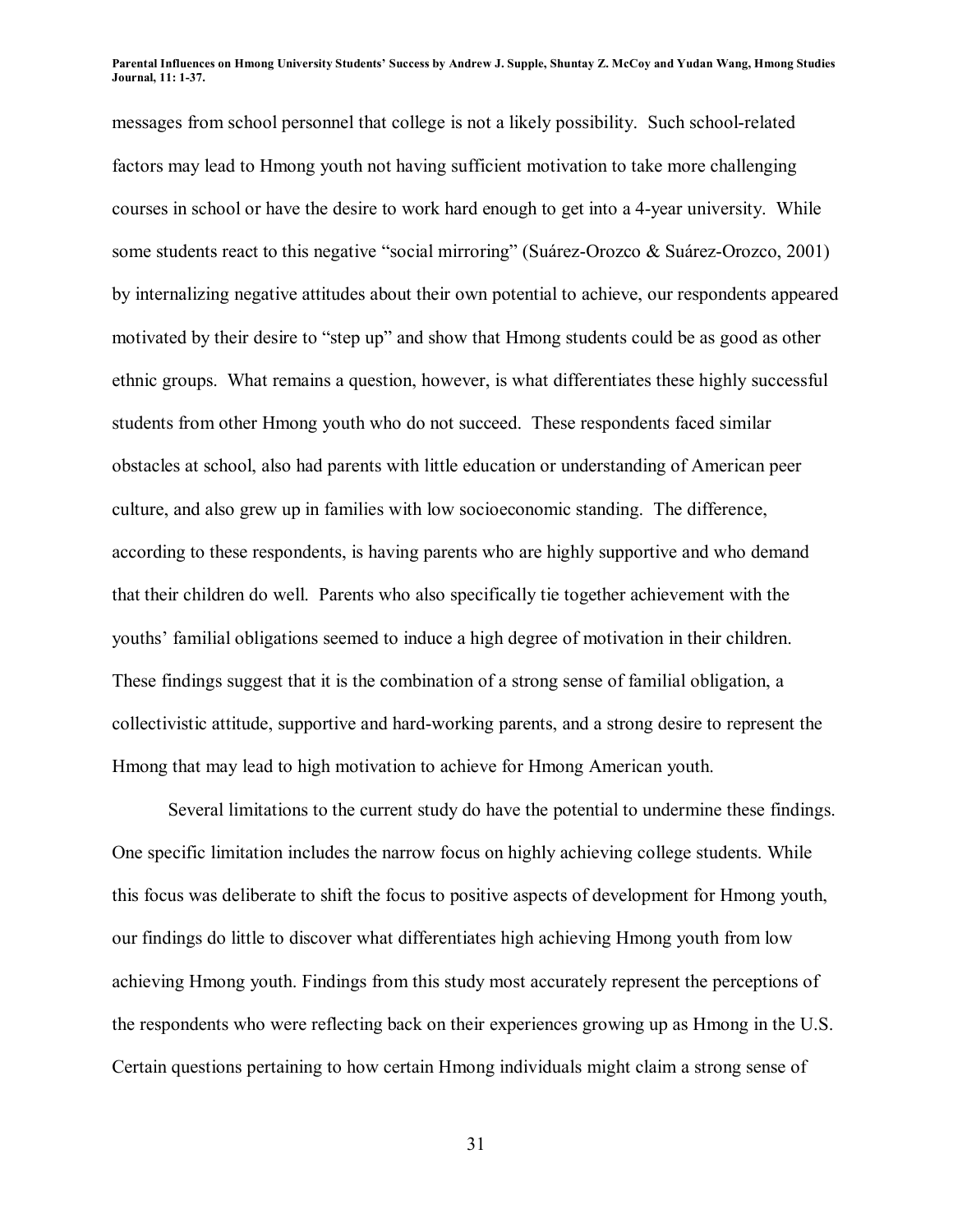ìHmong prideî as justification for their gang activity while others point to representing the Hmong well as a motivation to achieve are important, but not possible to address with these data. Our findings also might represent the experience of Hmong youth in a region of the U.S. that has experienced rapid growth in the Hmong population but not necessarily Hmong across the U.S.

 While the majority of research on Hmong American youth portrays a grim portrait of involvement in deviant behaviors, problems in school, and difficult relationships with parents, few studies have focused on what factors promote positive outcomes for these youth. Findings from the current study suggest that normative family experiences do include a cultural gap that leads to stressful development. Cultural gaps do not necessarily, however, go hand-in-hand with problem behaviors and school failure. Instead, Hmong American youth who feel a strong sense of connection to being Hmong, who achieve as a means to "pay their parents back", and whose parents encouraged them to succeed view success as tied to the success of the larger Hmong community and as a means to show that Hmong American youth are thriving.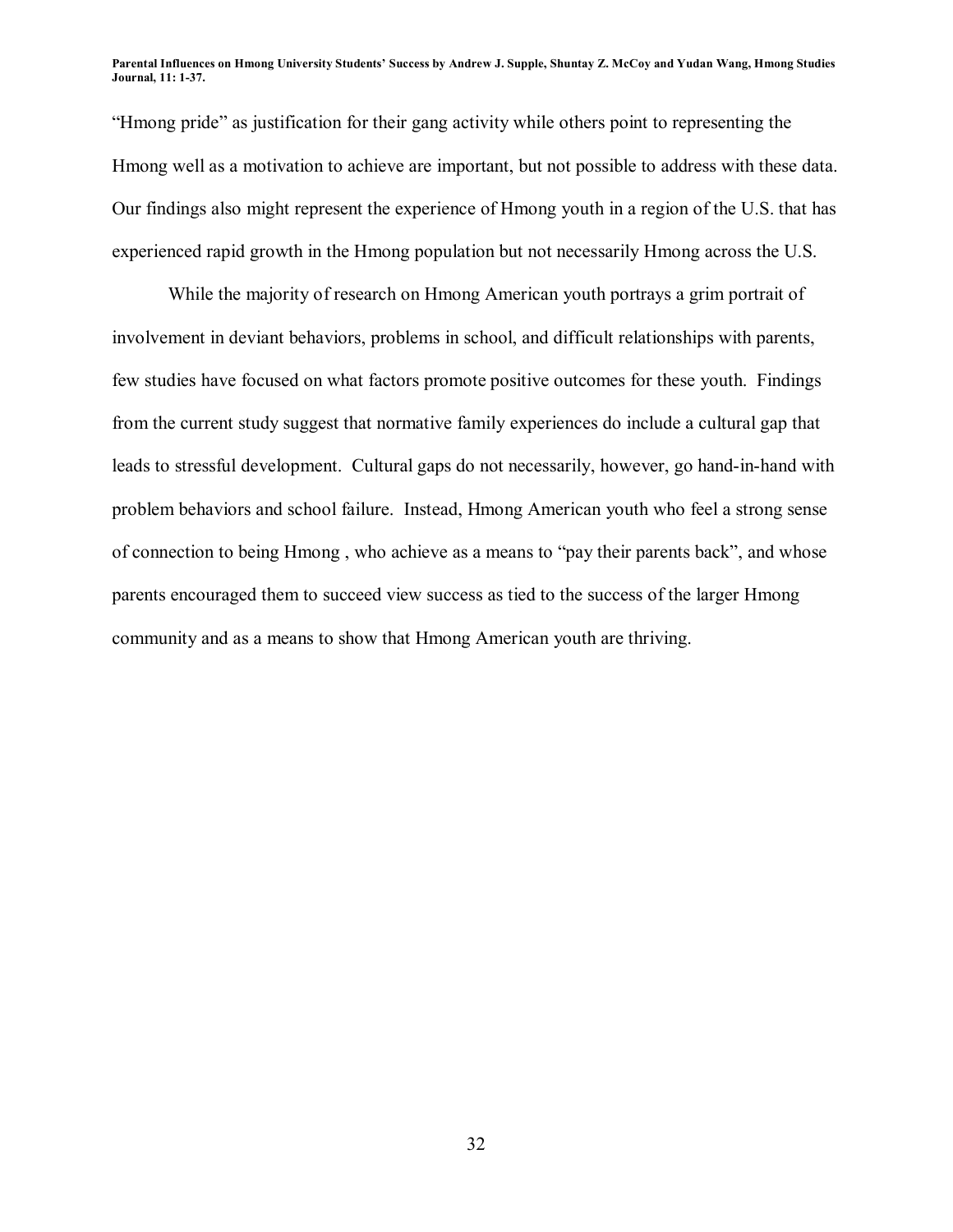### **References Cited**

Braun, Virginia, & Victoria Clarke. (2006). "Using thematic analysis in psychology." *Qualitative Research in Psychology*, 3: 77-101.

Chan, Sucheng. (1994). *Hmong means free: Life in Laos and America*. Philadelphia: Temple University Press.

Faderman, Lillian. (1998). *I begin my life all over: The Hmong and the American immigrant experience*. Boston: Beacon Press.

Fuligni, Andrew J.,  $&$  Sara Pedersen. (2002). "Family obligation and the transition to young adulthood." *Developmental Psychology*, 38, 856–868.

Fuligni, Andrew, Tseng, Vivian,  $\&$  May Lam. (1999). "Attitudes toward family obligation among American adolescents with Asian, Latin American, and European backgrounds." *Child Development*, 70: 1030-1044.

Hernandez, Donald J. (2004). "Demographic change and life circumstances of immigrant families." *The Future of Children, Special Issue on Children of Immigrants, 14:16-47.* 

Hmong National Development and Hmong Cultural Center. (2004). *Hmong 2000 Census publication: Data and analysis.* Washington, DC and Saint Paul, MN: Hmong National Development and Hmong Cultural Center.

Hsu, Eugenia, Davies, Corrie A., & David J. Hansen. (2004). "Understanding mental health needs of Southeast Asian refugees: Historical, cultural, and contextual challenges.<sup>"</sup> *Clinical Psychology Review, 24: 193-213.* 

Lamborn, Susie D. & Moua, Mylou. (2008). "Normative family interactions: Hmong American adolescents' perceptions of their parents." *Journal of Adolescent Research*, 23: 411– 437.

Lee, Stacey J. (1997). "The Road to College: Hmong American Women's Pursuit of Higher Education.î *Harvard Educational Review* 67(4): 803-27.

Lee, Stacey J. (2001). "More than 'model minorities' or 'delinguents': A look at Hmong American high school students." *Harvard Educational Review*, 71: 505–528.

Lee, Richard, Jung, Kyoung Rae., Su, Jenny, Tran, Alisa G.T.T., & Nazneen Bahrassan. (2009). "The family life and adjustment of Hmong American sons and daughters." *Sex Roles*, 60: 549–558.

Lor, Noah Pu & Mayling Maria Chu (2002). Hmong Parents' Perceptions of Their Youths' Delinquency. *Journal of Social Work Research & Evaluation*, 3(1): 47-60.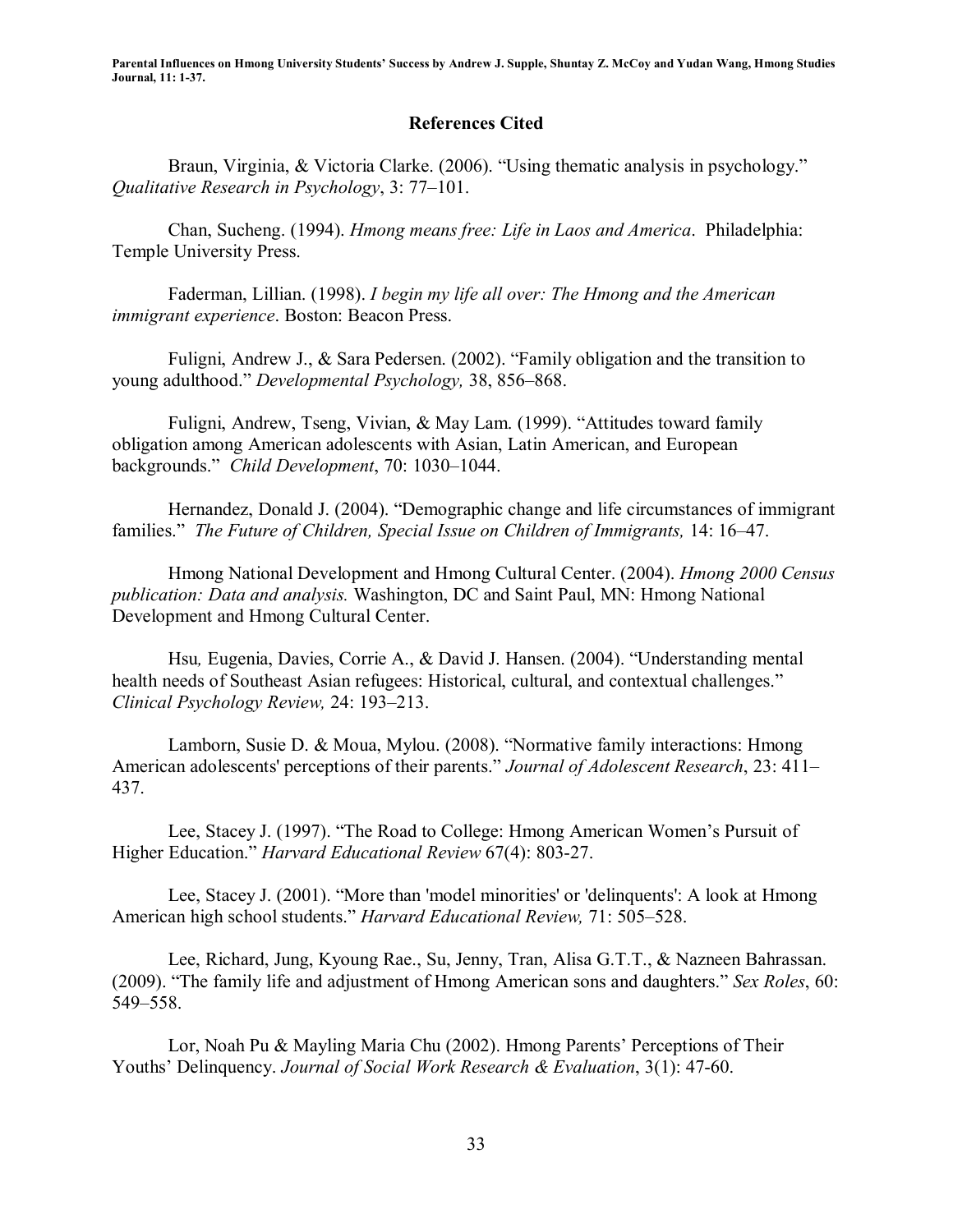McNall, Miles, Dunnigan, Timothy., & Jeylan T. Mortimer. (1994). "Language and cultural identity: A study of Hmong students at the postsecondary level." *Anthropology & Education Quarterly, 25:* 44 – 65.

Migration Policy Institute. (2008). *States Ranked by Percent Change in the Foreign-Born Population: 1990, 2000, and 2008.* Retrieved December 1, 2009 from http://www.migrationinformation.org/dataHub/acscensus.cfm

Rick, Kathryn & John Forward.  $(1992)$ . "Acculturation and perceived intergenerational differences among Hmong youth." *Journal of Cross Cultural Psychology*, 23: 85–94.

Rumbaut, Ruben G., & Alejandro Portes. (2001). *Ethnicities: Children of Immigrants in America*. Los Angeles: University of California Press.

Shank, Gary D. (2002). *Qualitative research a personal skills approach.* Upper Saddle River, NJ: Merrill Prentice Hall.

Strauss, Anselm & Juliet Corbin. (1998). *Basics of Qualitative Research* (2nd ed.). London: Sage.

Suárez-Orozco, Carola, & Marcelo Suárez-Orozco. (2001). *Children of immigration*. Boston: Harvard University Press.

Supple, Andrew J., Ghazarian, Sharon R., Frabutt, James M., Plunkett, Scott W., & Tovah Sands (2006). "Contextual influences on Latino adolescent ethnic identity and academic outcomes.î *Child Development,* 77: 1427-1433.

Supple, Andrew J.,  $&$  Stephen A. Small. (2006). "The influence of parental support, knowledge, and authoritative parenting on Hmong and European American adolescent development." *Journal of Family Issues*, 27: 1214–1232.

Xiong, Zha Blong (2000). *Hmong American parent-adolescent problem-solving interactions: An analytic induction analysis* (Doctoral dissertation). University of Minnesota, Minneapolis, MN.

Xiong, Zha Blong, Detzner, Daniel F. and Michael J. Cleveland. (2004). "Southeast Asian Adolescents' Perceptions of Immigrant Parenting Practices." *Hmong Studies Journal*, 5: 1-20. Retrieved December 8, 2010 from http://hmongstudies.com/XiongDetznerClevelandHSJ5.pdf

Xiong, Zha Blong, Eliason, Patricia A., Detzner, Daniel F. & Michael J. Cleveland (2005). "Southeast Asian immigrants' perceptions of good adolescents and good parents." *Journal of Psychology: Interdisciplinary and Applied, 139: 159–175.*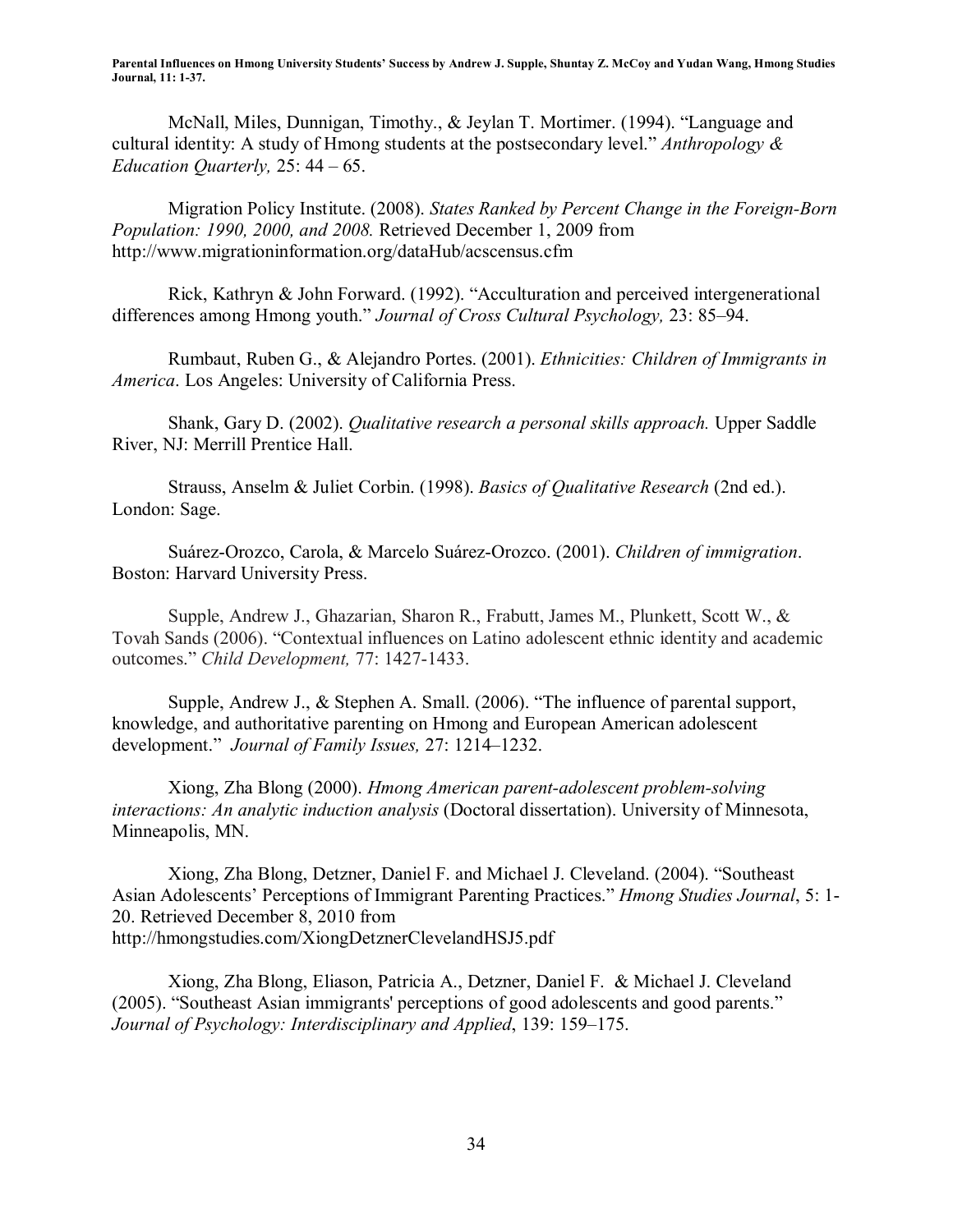Xiong, Zha Blong, Rettig, Kathryn D., & Arunya Tuicomepee. (2008). "Differences in nonshared individual, school, and family variables between delinquent and nondelinquent Hmong adolescents." *Journal of Psychology: Interdisciplinary and Applied*, 142: 337–355.

Yang, Kou. (2003). "Hmong Americans: A review of felt needs, problems, and community development." *Hmong Studies Journal*, 4: 1-23. Retrieved December 7, 2010 from http://hmongstudies.org/YangHSJ4.pdf

Zhou, Min. (2001). "Straddling different worlds: The acculturation of Vietnamese refugee children in San Diego." In R. G. Rumbaut & A. Portes (Eds.), *Ethnicities: Coming of Age in Immigrant America.* (pp. 187–227). Berkeley and New York: University of California Press and Russell Sage Foundation Press.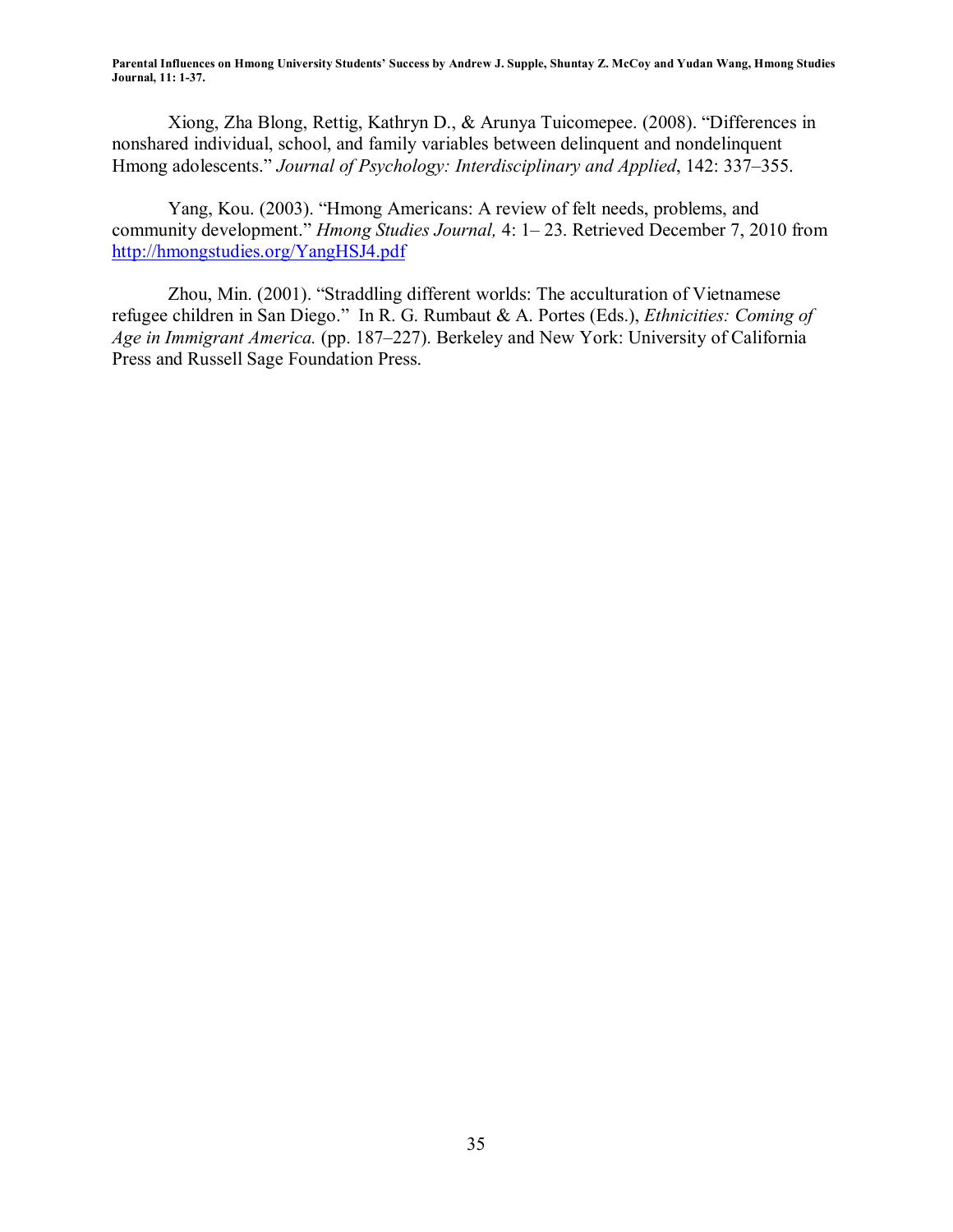## **Author Information**

Dr. Andrew Supple is an associate professor in Human Development & Family Studies at The University of North Carolina at Greensboro. He studies parental influences on adolescent outcomes across cultures. His current research is focused on ethnic identity development, family relationships, and academic and mental health outcomes for youth in immigrant and refugee families.



Ms. Shuntay McCoy is a doctoral student in the Human Development & Family Studies Department at The University of North Carolina at Greensboro. Her research interests center on how public schools influence adolescent adjustment, African American families, and multicultural education. Her most current studies have focused on identity development and social contexts that influence school outcomes for African American youth.